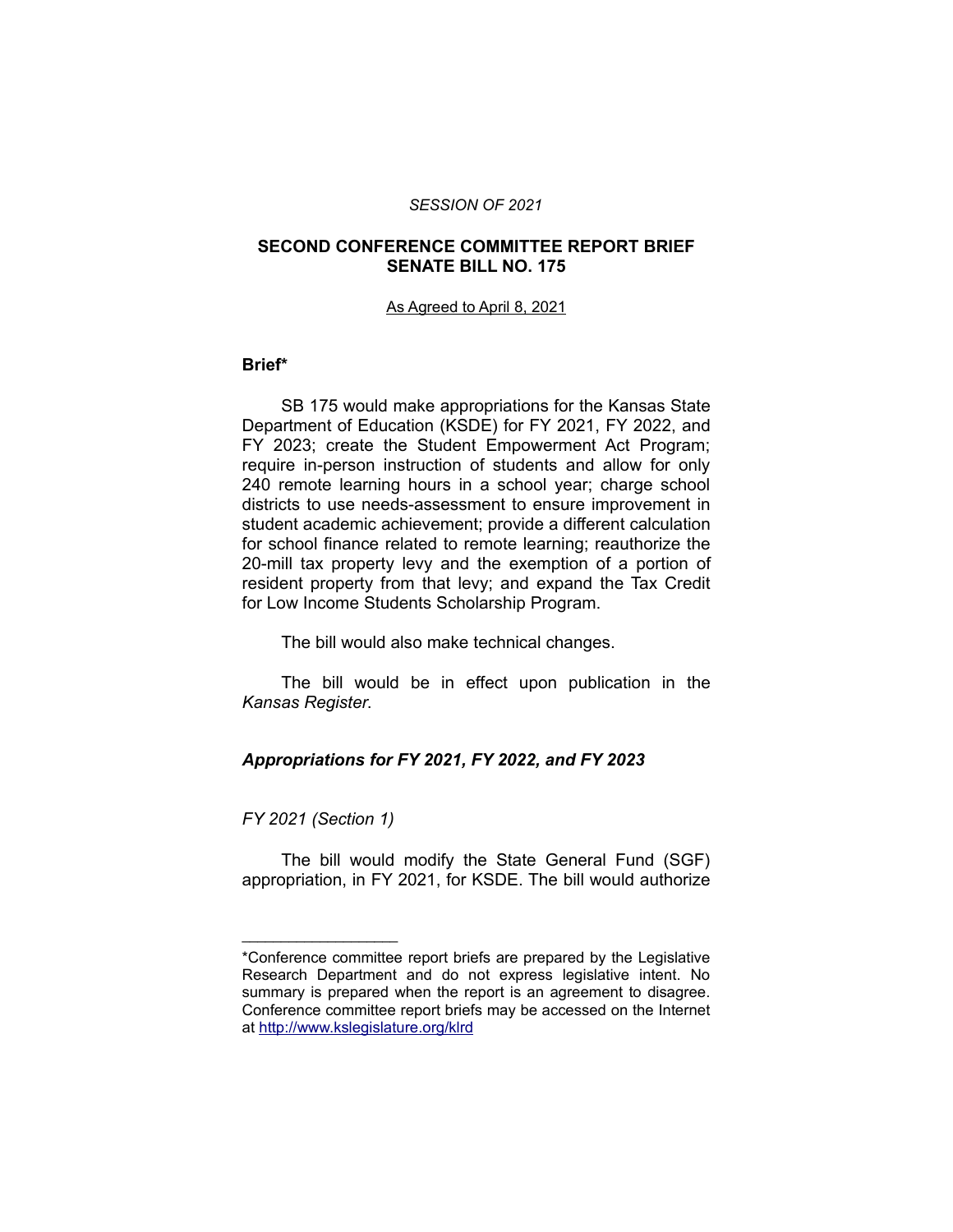the following be lapsed from moneys appropriated from the SGF in FY 2021:

- \$2.0 million for the Kansas Public Employees Retirement System (KPERS) non-Unified School Districts (USDs);
- \$6.9 million for the KPERS-USDs;
- \$1.2 million for the Mental Health Intervention Team (MHIT) Pilot Program;
- Any unencumbered balance in the Education Super Highway Account;
- \$782,064 for the School District Juvenile Detention Facilities and Flint Hills Job Corps Center Grants;
- \$140,755 for the Governor's Teaching Excellence Scholarships and Awards; and
- \$18.9 million for State Foundation Aid.

The bill would further recommend that additional compensation of \$500 be provided to classroom teachers from federal moneys received under federal COVID-19 related legislation for extra duties performed during the pandemic. The bill would define "classroom teacher" as any person holding a certificate to teach who is under a full-time contract to teach, or who is under a contract to teach full-time but who does so *via* a licensure waiver. "Classroom teacher" would not include any superintendent, assistant superintendent, supervisor, or principal employed under the school district board of education powers and duties, student teachers, paraprofessionals, and any other person employed by a board of education.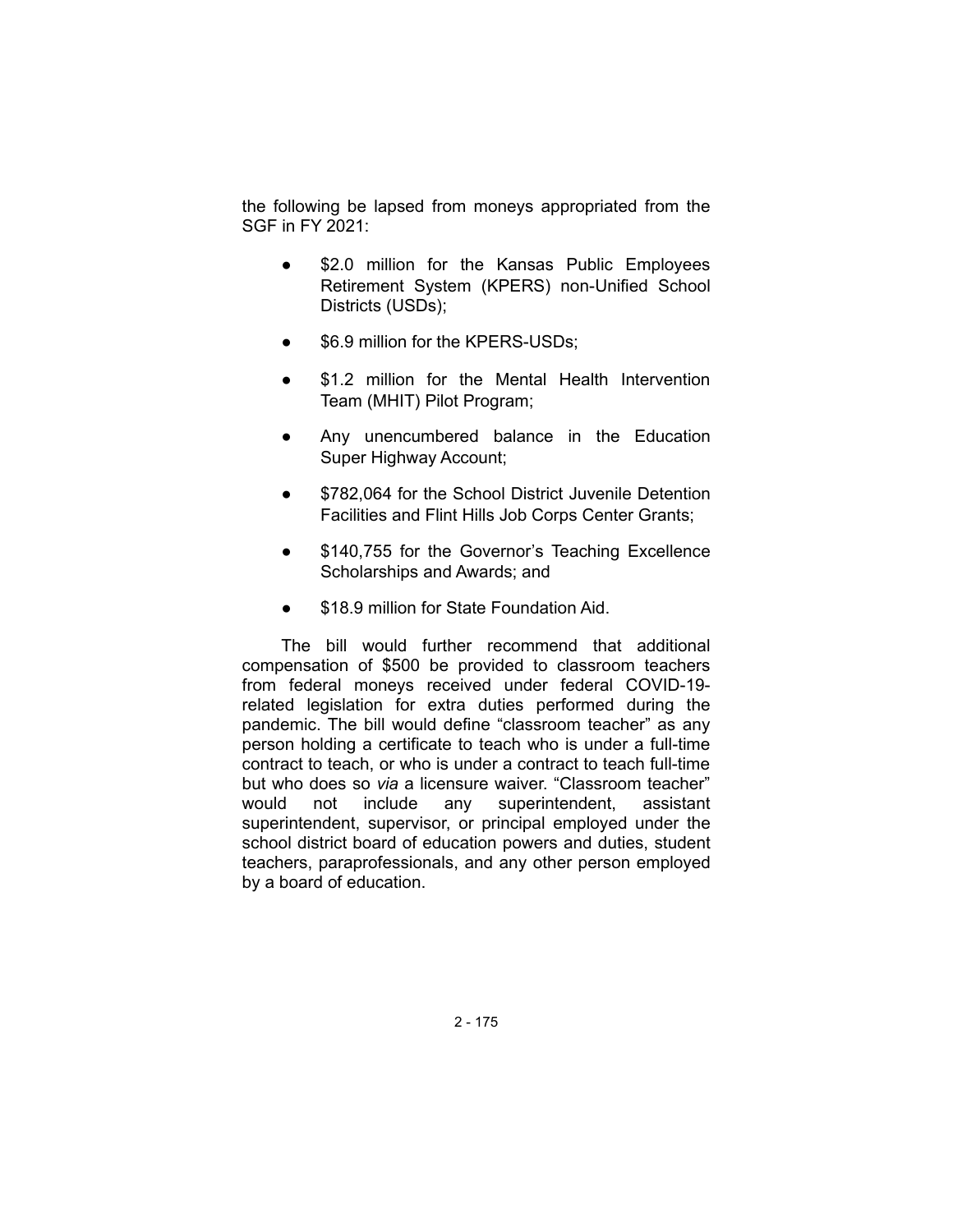## *FY 2022 (Section 2)*

The bill would appropriate \$5.8 billion, including \$4.2 billion SGF, for FY 2022 for KSDE. This would include \$5.2 billion, including \$4.1 billion SGF, for the major categories of school finance and KPERS-USDs and KPERS-non-USDs. Appropriations from the SGF would include the following:

- \$14.1 million for operating expenditures;
- \$41.9 million for KPERS-non-USDs;
- \$538.0 million for KPERS-USDs;
- \$25.8 million for KPERS layering payments;
- \$2.8 million for the ACT and WorkKeys Assessments Program;
- \$7.5 million for the MHIT Pilot Program;
- \$67,700 for the Education Commission of the States dues;
- \$10,000 for the School Safety Hotline;
- \$5.1 million for the School District Juvenile Detention Facilities and Flint Hills Job Corps Center Grants;
- \$2.5 million for School Food Assistance;
- \$1.3 million for the Mentor Teacher Program;
- \$110,000 for Educable Deaf-blind and Severely Handicapped Children's Programs Aid;
- \$512.8 million for Special Education Services Aid; and
- \$2.4 million for Supplemental State Aid.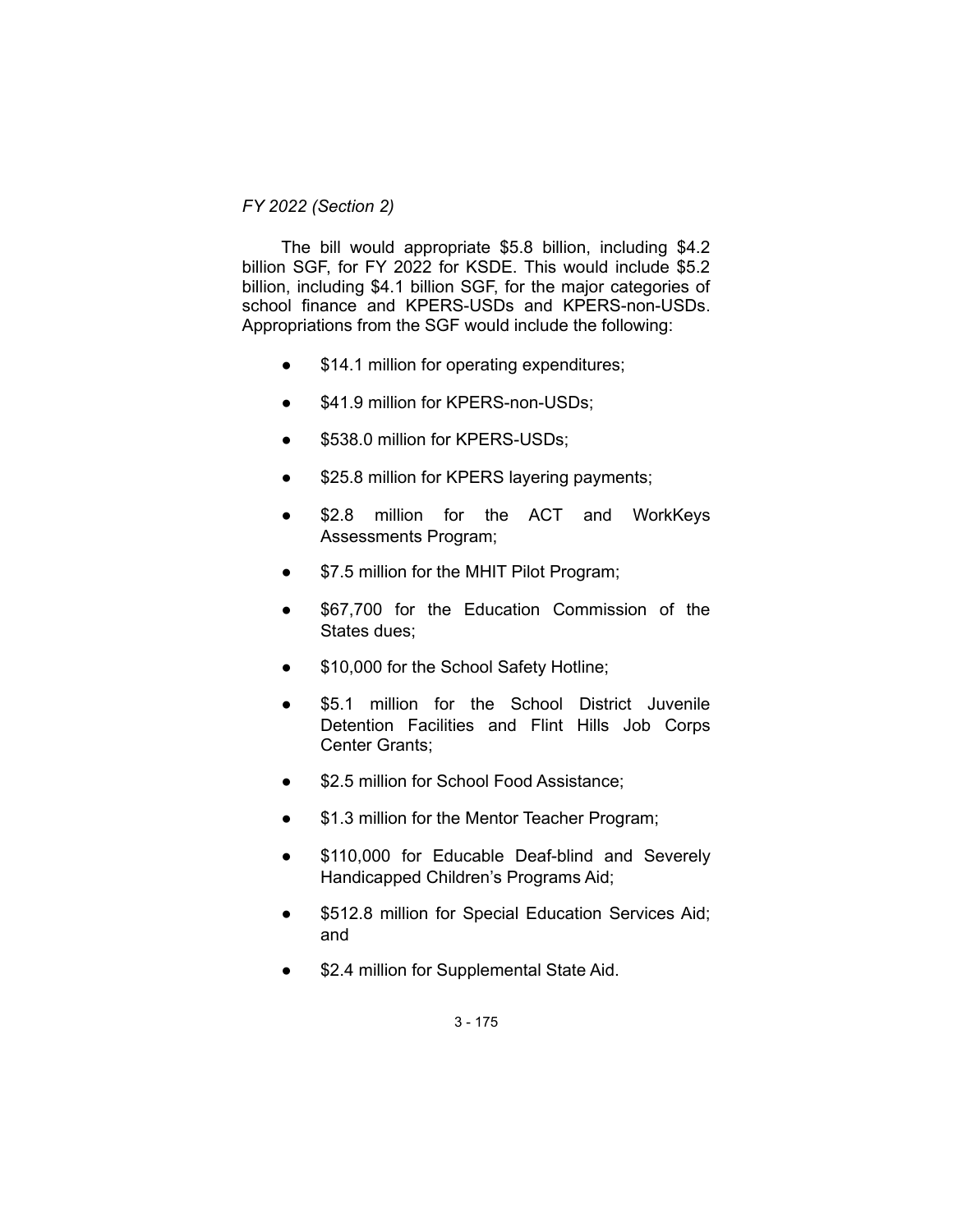The bill would also appropriate funding from several no limit special revenue funds, including federal funds and fee funds. The bill would appropriate the following from the Children's Initiatives Fund (CIF):

- \$375,000 from the Children's Cabinet Accountability Fund;
- \$18.1 million for CIF Grants;
- \$500,000 for Quality Initiative Infants and Toddlers;
- \$50,000 for Early Childhood Block Grant Autism Diagnosis;
- \$8.4 million for the Parent Education Program, also known as Parents as Teachers;
- \$1.0 million for Communities Aligned in Early Development and Education; and
- \$4.2 million the Pre-K Pilot Program.

The bill would also provide for the following transfers:

- \$550,000 on March 30, 2022, and June 30, 2022, from the State Safety Fund to the SGF to reimburse costs associated with services provided by other state agencies on behalf of KSDE;
- \$73,750, quarterly, from the State Highway Fund of the Department of Transportation to the School Bus Safety Fund of KSDE;
- An amount certified by the Commissioner of Education from the Motorcycle Safety Fund of KSDE to the Motorcycle Safety Fund of the Kansas Board of Regents, to cover costs of driver's license programs conducted by community colleges; and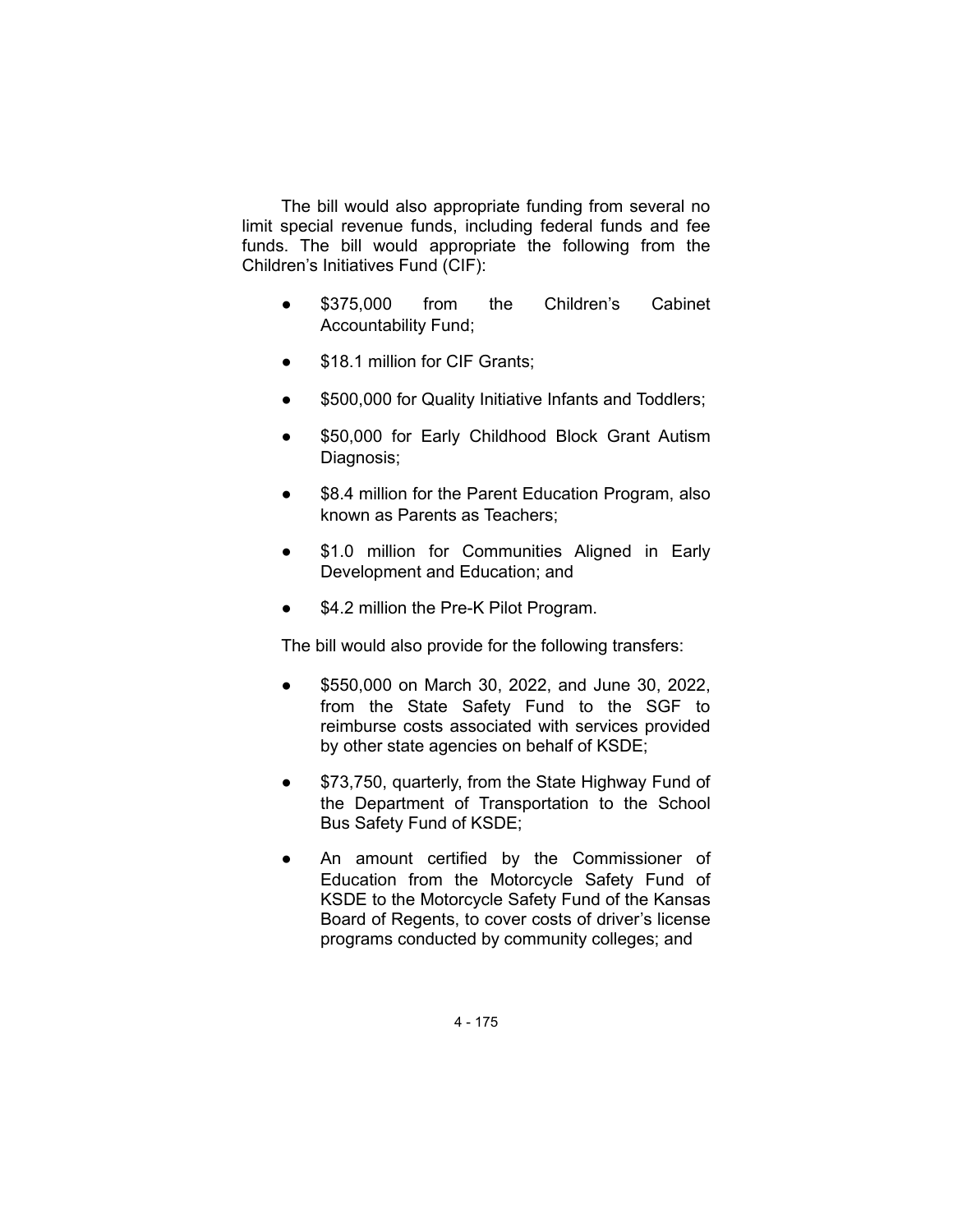\$70,000 from the Universal Service Administrative Company E-rate program federal fund in Kansas Board of Regents to the Education Technology Coordinator Fund of KSDE.

The bill would appropriate \$260,535 from the Kansas Endowment for Youth Fund for the Children's Cabinet administration.

The bill would also allow the Commissioner of Education to transfer any part of an appropriation from the SGF to another SGF appropriation in KSDE.

The bill would appropriate \$41.1 million from the Expanded Lottery Act Revenues Fund for KPERS-non-USDs.

The bill would lapse \$3.3 million of the \$2.4 billion appropriated from the SGF for State Foundation Aid for FY 2022.

The bill would also direct KSDE to expend \$5.0 million for School Safety and Security Grants, \$3.9 million for expanding the MHIT Pilot Program, and \$100,000 for the Communities in Schools program, all from federal funds received from federal COVID-19-related legislation, unless the program would not qualify for the federal funds.

The bill would also direct KSDE to expend moneys from federal funds received from federal COVID-19-related legislation, unless the program would not qualify for the federal funds, and then from within existing resources, to implement Phase 3 of the Language Assessment Program in the Kansas State School for the Deaf.

## *FY 2023 (Section 3)*

The bill would appropriate from the SGF for FY 2023 \$2.5 billion for State Foundation Aid and \$534.1 million for Supplemental State Aid. The bill would also authorize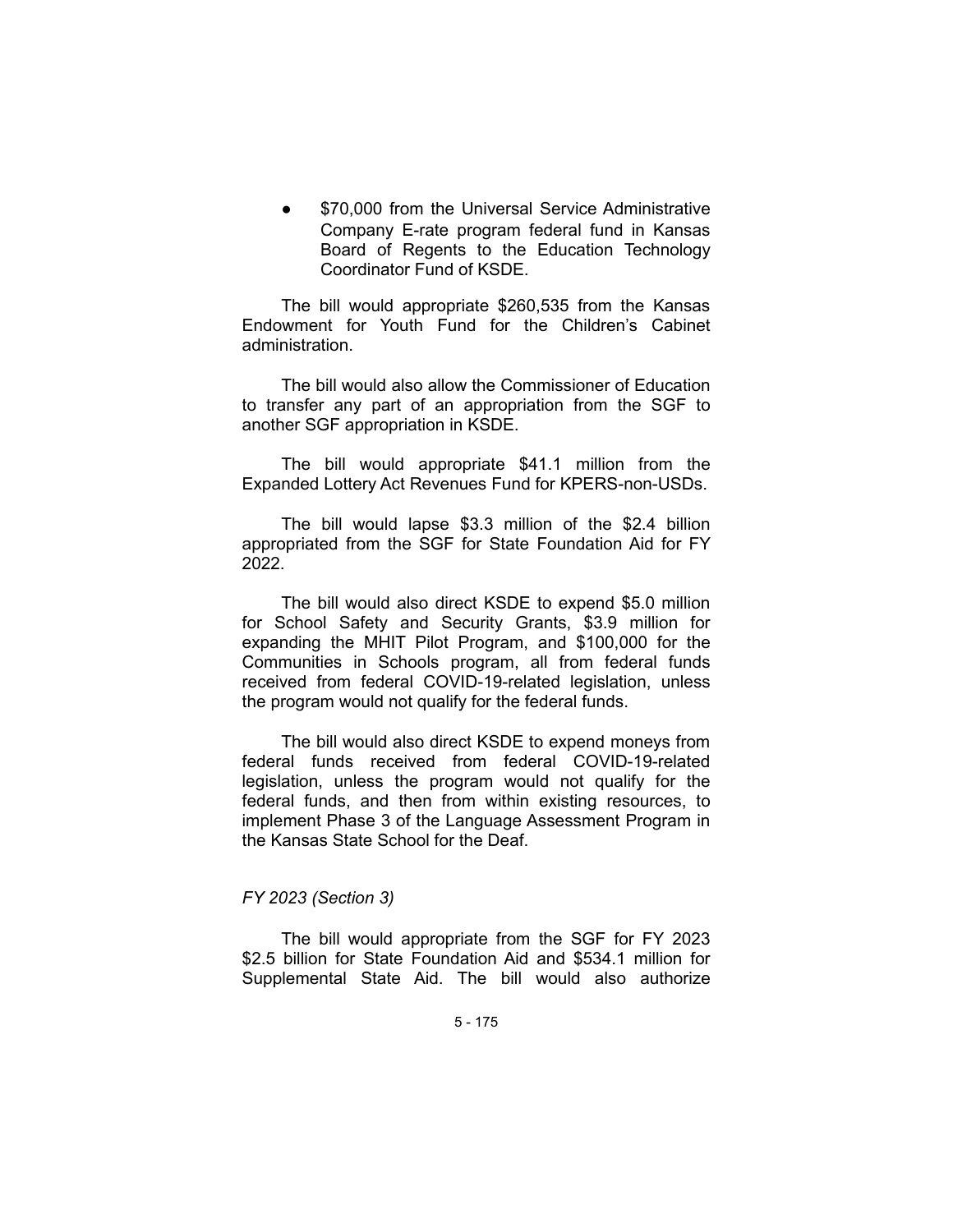expenditures from the State School District Finance Fund and the Mineral Production Education Fund.

## *Student Empowerment Act (Sections 4 to Section 20, 29, and Section 32)*

The bill would designate sections 4 through 20 as the Student Empowerment Act.

## *Purpose (Section 5)*

The bill would state the purpose of the bill is to acknowledge that each student has unique educational, social, emotional, and environmental needs and that for each student to become a productive member of society that diversity must be supported through different educational approaches. The bill would further invite parents to act on behalf of their child when determining the best educational approach. The bill would specify that this section take effect beginning July 1, 2021.

## *Definitions (Section 6)*

The bill would define terms, including the following:

- "BASE aid" would mean the base aid for student excellence defined in the Kansas School Equity and Enhancement Act (KSEEA), and amendments, for the immediately preceding school year;
- "Eligible student" would mean a Kansas resident who has not graduated from high school or obtained a general educational development credential and who, on or after July 1, 2022:
	- Has been identified by the resident school district as eligible to receive at-risk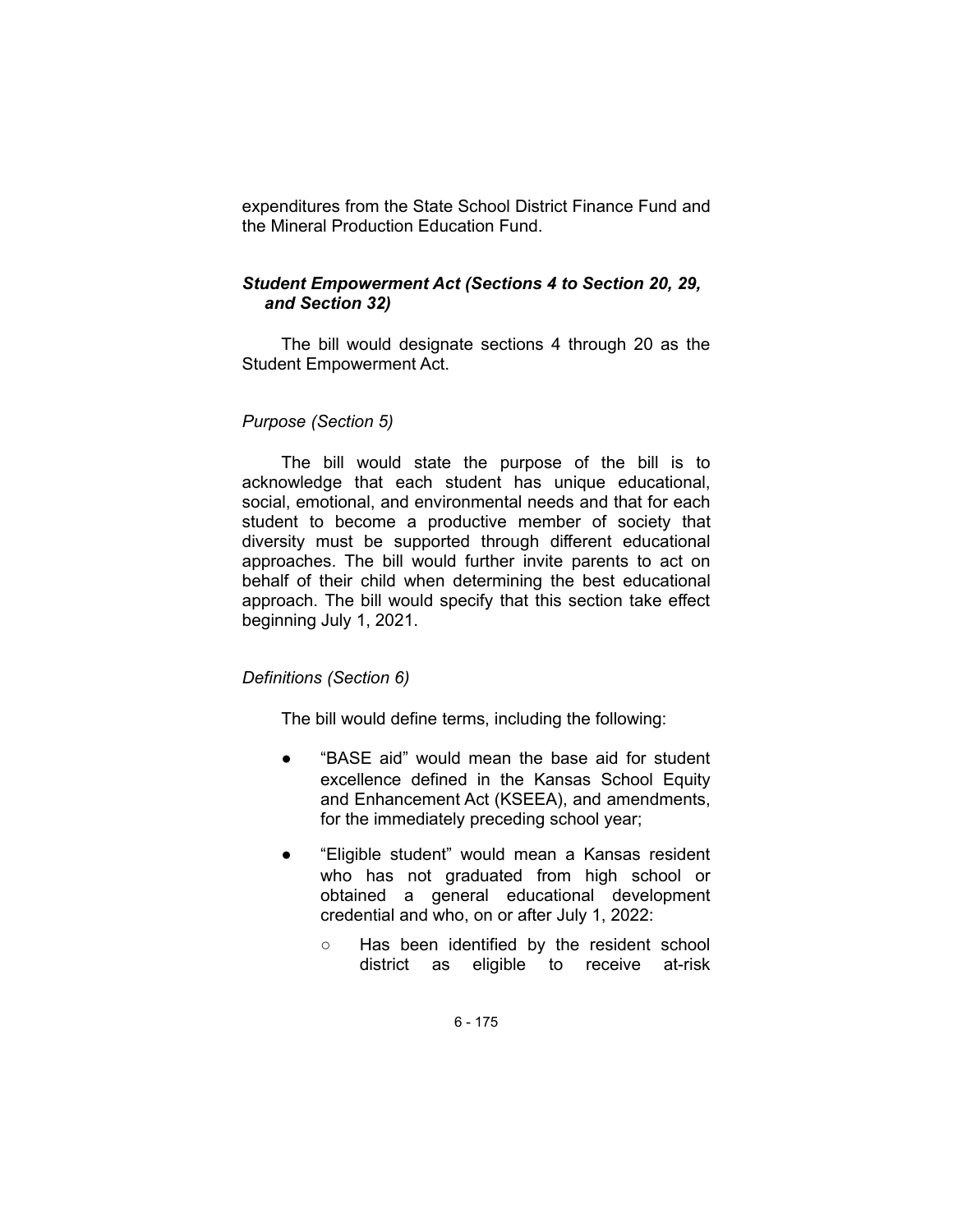educational services because of below-gradelevel performance in English language arts or mathematics, a high rate of absenteeism, or any other reason specified by the school district; or

- Has a Student Empowerment Account established pursuant to the bill;
- "Parent" would mean a parent, legal guardian, custodian, or other person with authority to act on behalf of an eligible student;
- "Qualified private school" would mean a nonpublic school that:
	- Provides elementary or secondary education to students;
	- Is accredited by the Kansas State Board of Education (State Board) or a national or regional accrediting agency recognized by the State Board for the purpose of satisfying the teacher performance assessment for professional licensure;
	- Provides specified instruction required in current law; and
	- Is approved by the State Treasurer (Treasurer) according to provisions in the bill; and
- "Resident school district" would mean the school district in which the student is currently or would be enrolled based on the student's residence.

The bill would also define the terms "account," "postsecondary educational institution," "program," and "Treasurer."

The bill would specify that this section take effect beginning July 1, 2021.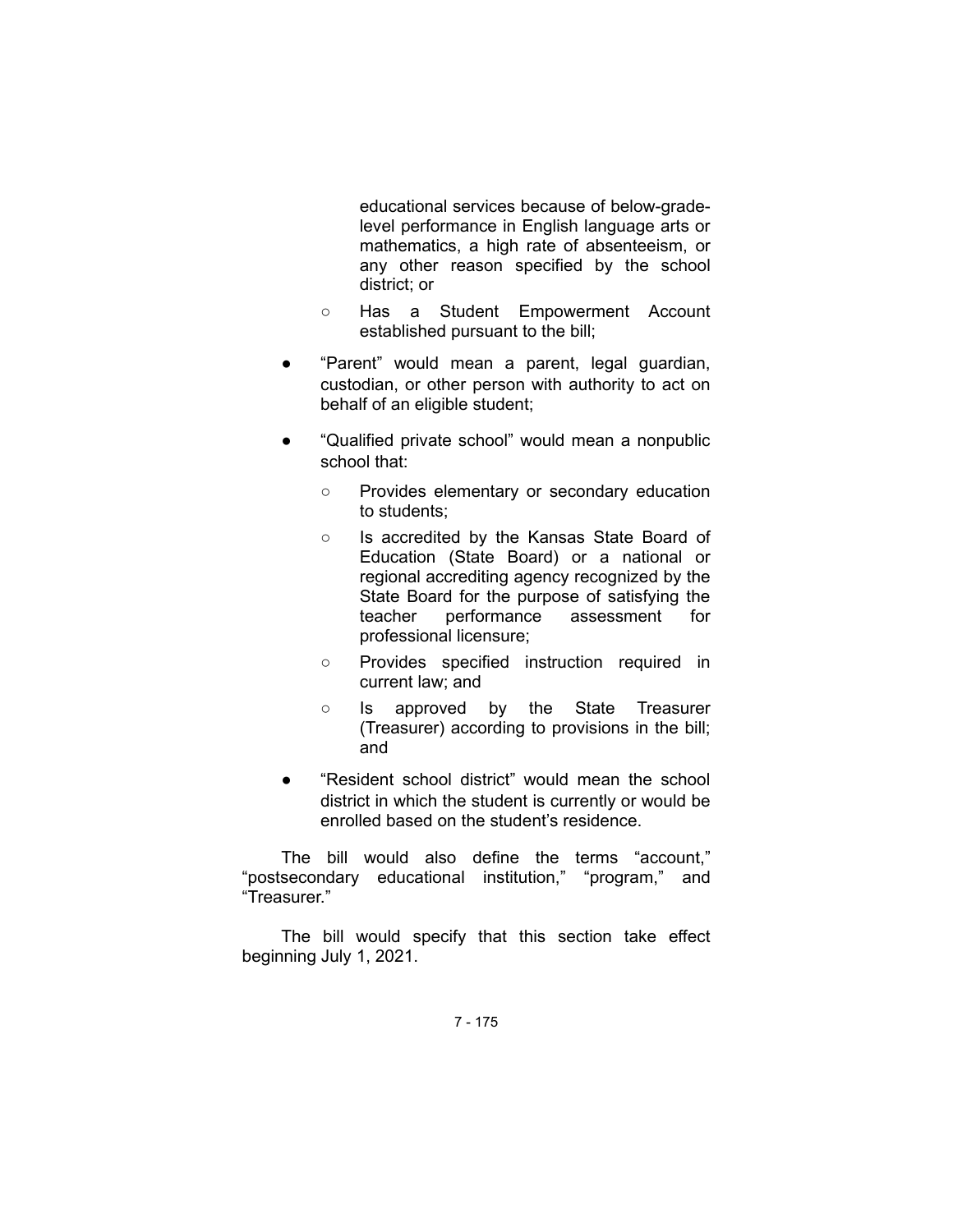# *Establishment (Section 7)*

The bill would establish the Treasurer as the administrator of the Student Empowerment Program (Program) beginning July 1, 2022. The bill would require the Treasurer to maintain a description of the Program on the Treasurer's website and provide, upon request, a hard copy of:

- Options for participation in the Program;
- Allowable uses of the funds:
- Responsibilities of students and parents;
- The effects of an Individualized Education Program (IEP) on eligible students in the Program;
- Duties of the Treasurer;
- The appeals process;
- The contact information for the Treasurer's employee who can answer questions about the Program; and
- A list of qualified schools.

The bill would specify that this section take effect beginning July 1, 2021.

## *Notification of Eligibility (Section 8)*

The bill would establish that, when a student in a resident school district becomes eligible, the school district must notify the parent of the student. That notification must include:

• The basis of the student's eligibility;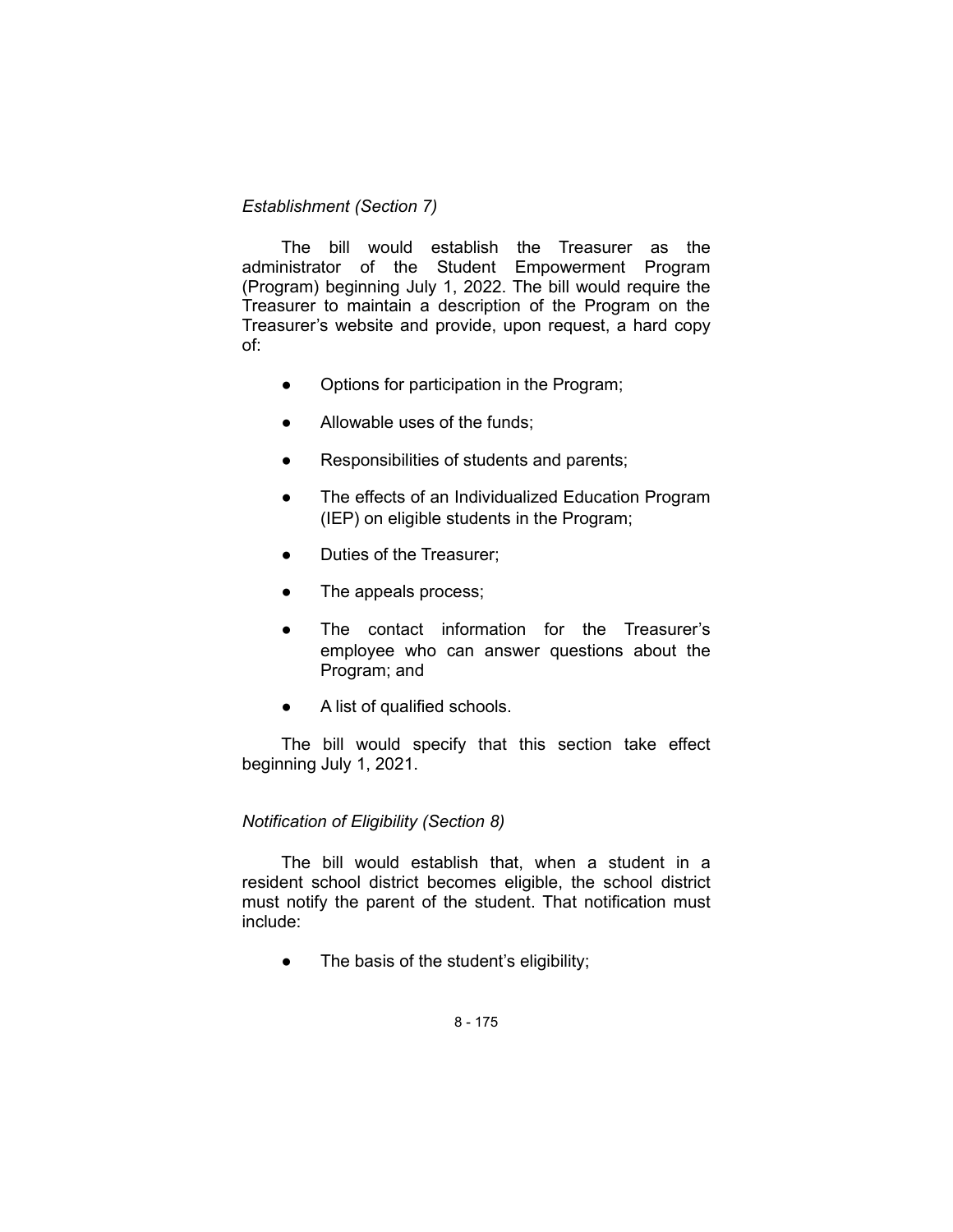- A copy of the student's results from the most recently administered state assessment for English language arts and state assessment for mathematics; and
- The name and telephone number for the school district employee, KSDE employee, and the Treasurer's office employee who can be contacted regarding the Program.

The bill would require notification to also include either a written description of the Program, including the information that must be published on the Treasurer's website or the website address for the Treasurer's website where such information can be found. Notice must be provided annually so long as the student remains enrolled in the school district and remains eligible for the Program.

The bill would specify that this section would take effect beginning July 1, 2022.

## *Written Agreement (Section 9)*

The bill would require a written agreement between the parent of an eligible student and the Treasurer for the student to participate in the Program. If a parent has more than one eligible student, the bill would require a separate written agreement for each student.

The written agreement would be terminated on July 31 immediately after the agreement is effective if the parent fails to consent to renewal, or if the Treasurer determines the money was not used for an allowable purpose, the student is no longer eligible, or the student no longer participates in the Program. The parent may end the agreement at any time.

When a written agreement is terminated, the account would become inactive.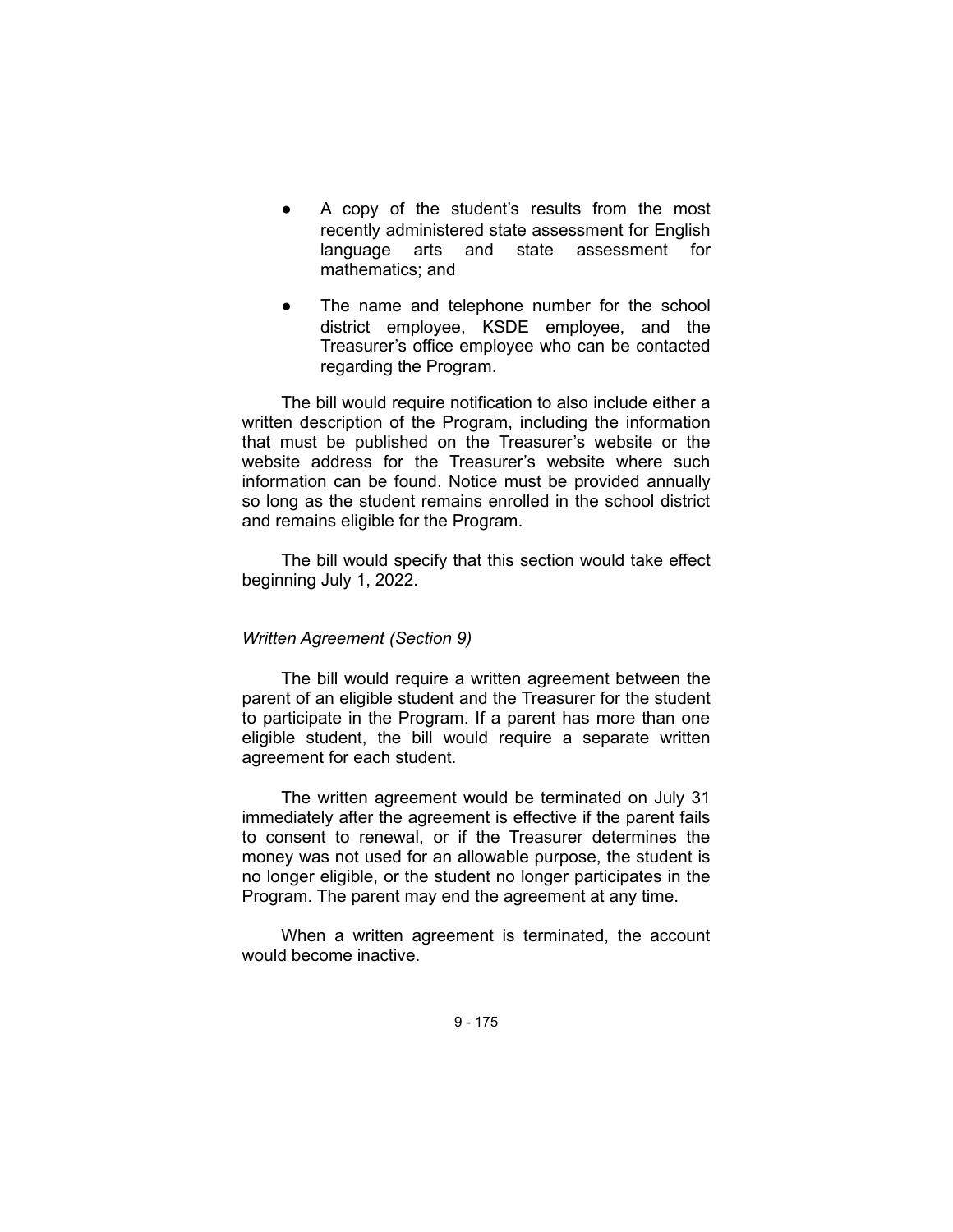The Treasurer would be authorized to terminate a written agreement when one of the following has been determined:

- Moneys in the account have been used for ineligible purposes;
- The student no longer qualifies as an eligible student; or
- The eligible student no longer participates in the Program in accordance with the Program.

The bill would allow the parent to terminate the written agreement at any time as long as they notify the Treasurer with a written letter of termination.

The bill would require that the Treasurer shall not enter into a written agreement with the parent of an otherwise eligible student who is participating in the Tax Credit for Low Income Students Scholarship Program or establish an account on behalf of such a student. The bill would state that if a written agreement has already been entered into for such a student, the Treasurer shall terminate the agreement and close the account.

The bill would specify that this section would take effect beginning July 1, 2022.

## *Student Empowerment Fund (Section 10)*

The bill would create the Student Empowerment Fund (Fund). The bill would require the Director of Accounts and Reports to establish a process for eligible students to have individual accounts within the Fund that will earn interest based on the average daily balance and the net earnings rate of the pooled money investment portfolio for the preceding month. The bill would require the amount of interest to be added monthly to each student's account.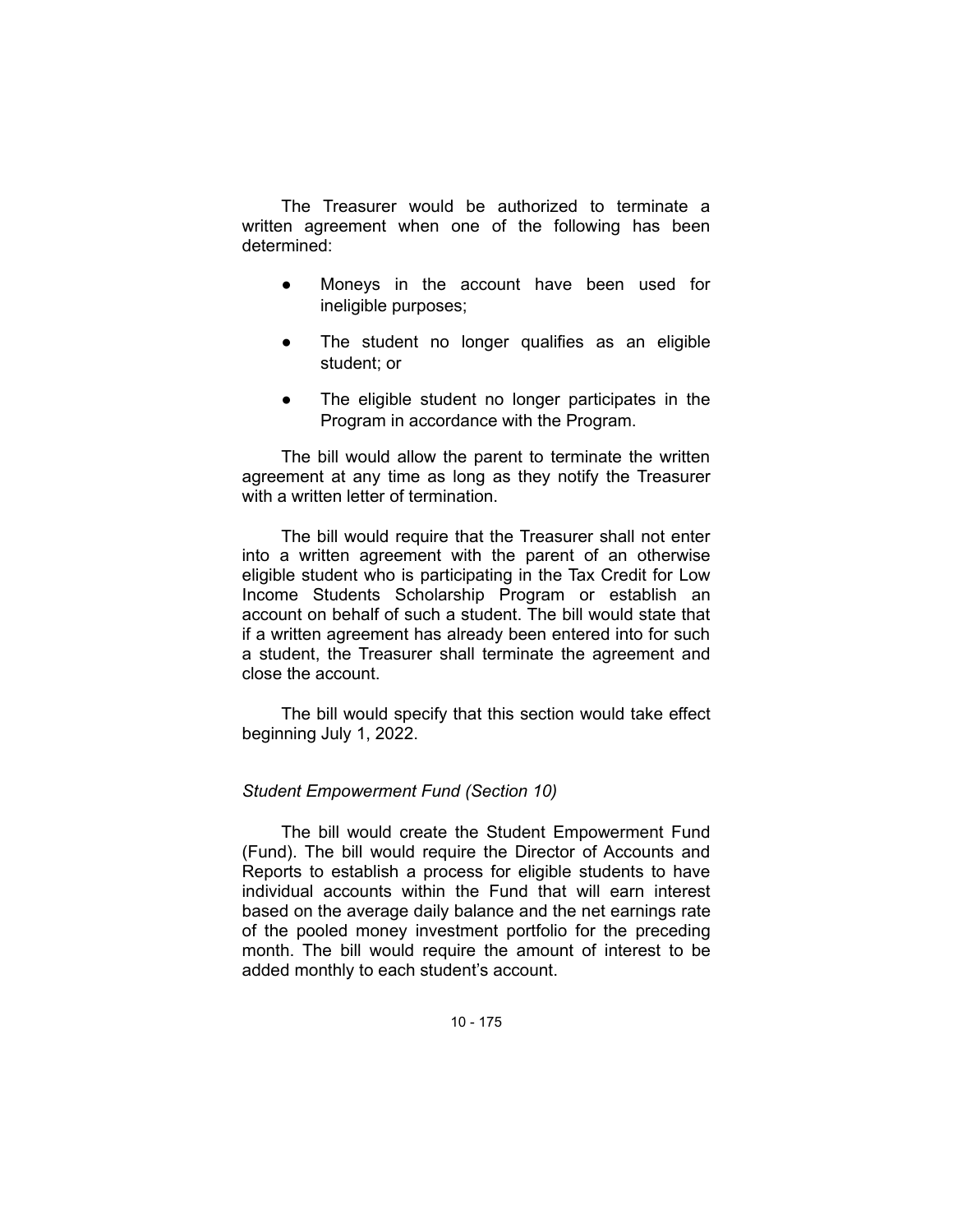When an account is created within the Fund, the Treasurer would be required to notify the student's resident school district of its creation.

If an eligible student is enrolled in a qualified private school, the Treasurer would be required to transfer the aggregate annual amount equal to the BASE aid into the student's account or, if the student is still enrolled part-time in the resident school district, the amount of BASE aid inversely proportional to the amount of time the student is enrolled in the resident school district.

The Treasurer would be allowed to deduct a percentage of the transfer for administrative costs. The bill would authorize up to 5.0 percent each year for the first two years and 2.5 percent each year thereafter.

The bill would also state that accounts are to be considered active unless:

- A written agreement is terminated;
- The date is July 31 following the graduation of the student from high school; or
- There have been two consecutive years of nonrenewal of agreement.

The Treasurer would be authorized to close any accounts determined to be inactive and the money remaining in the accounts would remain in the Fund. The Treasurer would be required to contract out the system by which the funds will be distributed to parents.

The bill would specify that this section would take effect beginning July 1, 2022.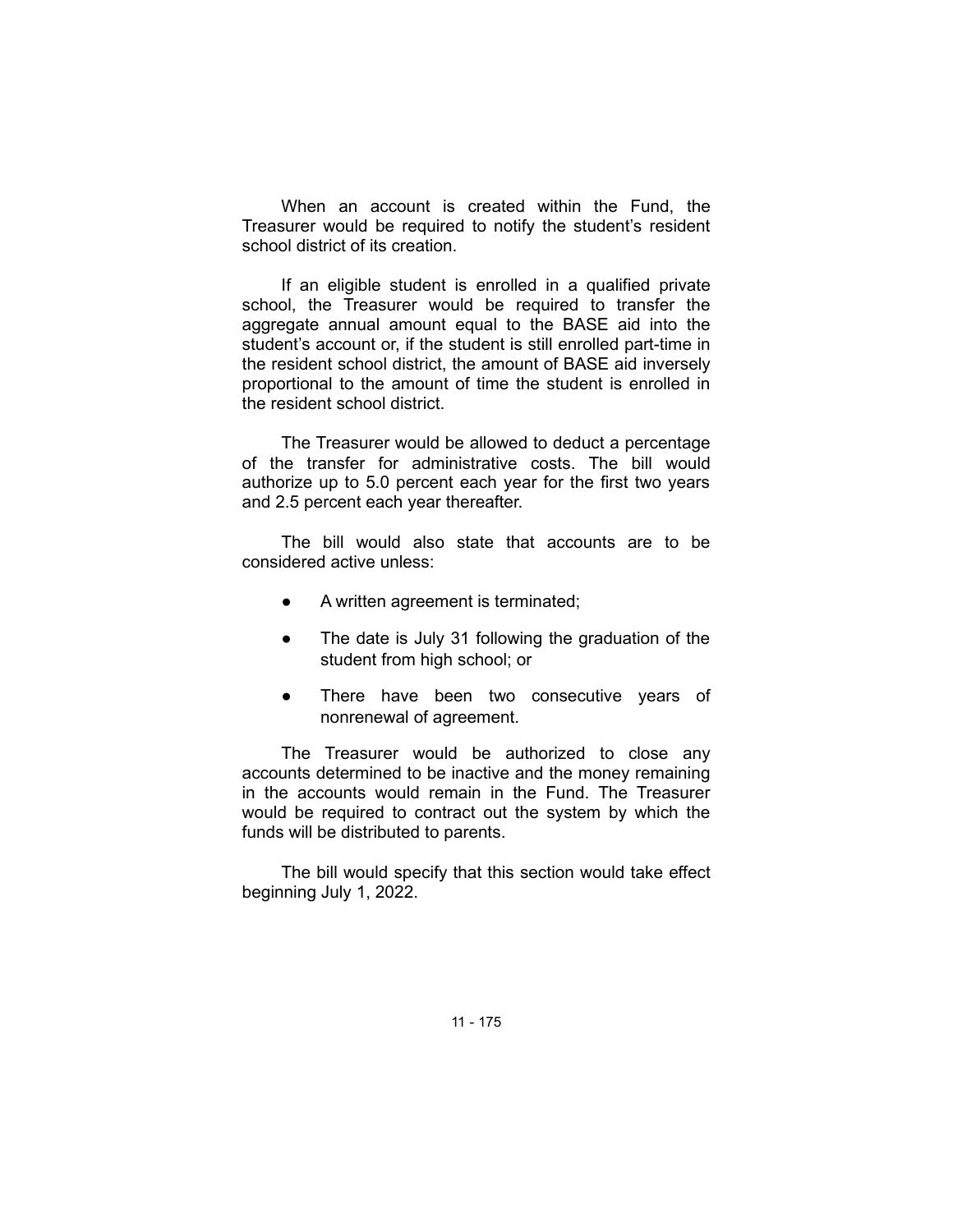### *Student Participation (Section 11)*

The bill would state that eligible students would participate in the Program by receiving additional services under the Program while still enrolled in their resident school district part-time or by enrolling in a qualified private school. The parent of the eligible student would report to the Treasurer if the student is still enrolled in the resident school district, and, if so, the number of hours the student attended.

The bill would specify that this section would take effect beginning July 1, 2022.

### *Amount Transferred (Section 12)*

The bill would require the Treasurer to determine the amount to be transferred to the Fund on or before August 1 of each year. The amount transferred would be the BASE aid multiplied by the number of eligible students enrolled in qualified schools and the total amount of the inverse proportion of the BASE aid for those students enrolled parttime in the resident school district. The bill would require the Treasurer to certify that amount and the Director of Accounts and Reports would transfer that certified amount from the SGF to the Fund.

The bill would specify that this section would take effect beginning July 1, 2022.

### *Allowable Uses of Money (Section 13)*

The bill would allow moneys in each student's account of the Fund to be expended only for:

- Tuition and fees charged by qualified schools;
- Textbooks and supplies required by qualified schools;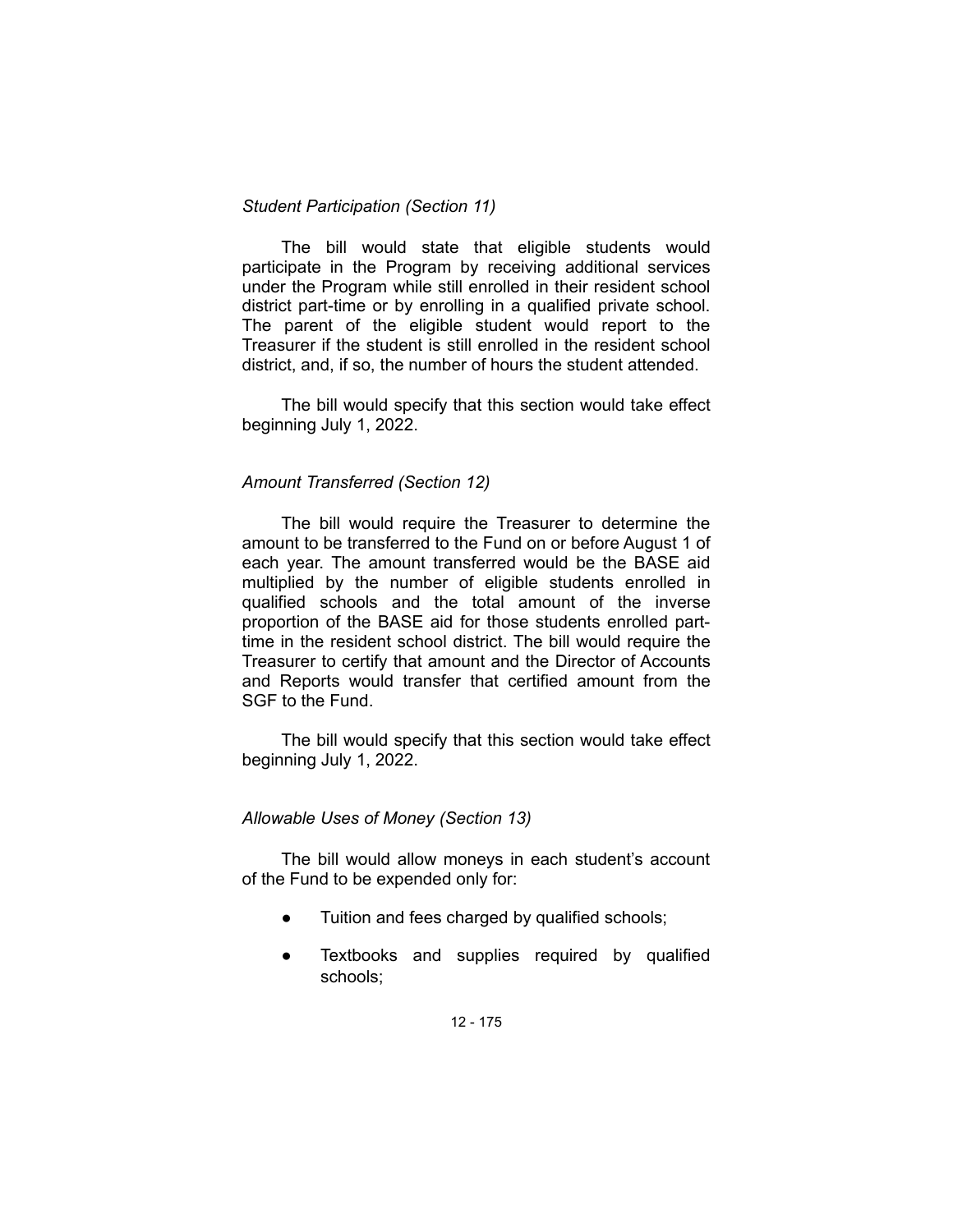- Costs for transporting students to qualified schools, if the qualified school provides transportation;
- Educational therapies or services provided by a licensed or accredited education provider;
- Tutoring provided by a certified tutor;
- Curriculum materials;
- Tuition or fees charged by an accredited private online learning program;
- Fees for any nationally standardized normreferenced achievement test, advanced placement examination, or other examination related to admission to a postsecondary educational institution;
- Classes, services, programs, activities, classes, or any other resources or programs provided or contracted by a school district;
- Tuition and fees charged by a postsecondary educational institution; and
- Any other education expenses approved by the Treasurer.

The bill would require the Treasurer to notify the parent if non-allowable expenditures are made and the parent would have 30 days from that notification to repay the cost. The money remaining in the account at the end of the school year would shift into the next year.

If a qualified private school provides educational services, the funds would be reimbursed directly into the student's account. No personal deposits would be allowed to be made into an account.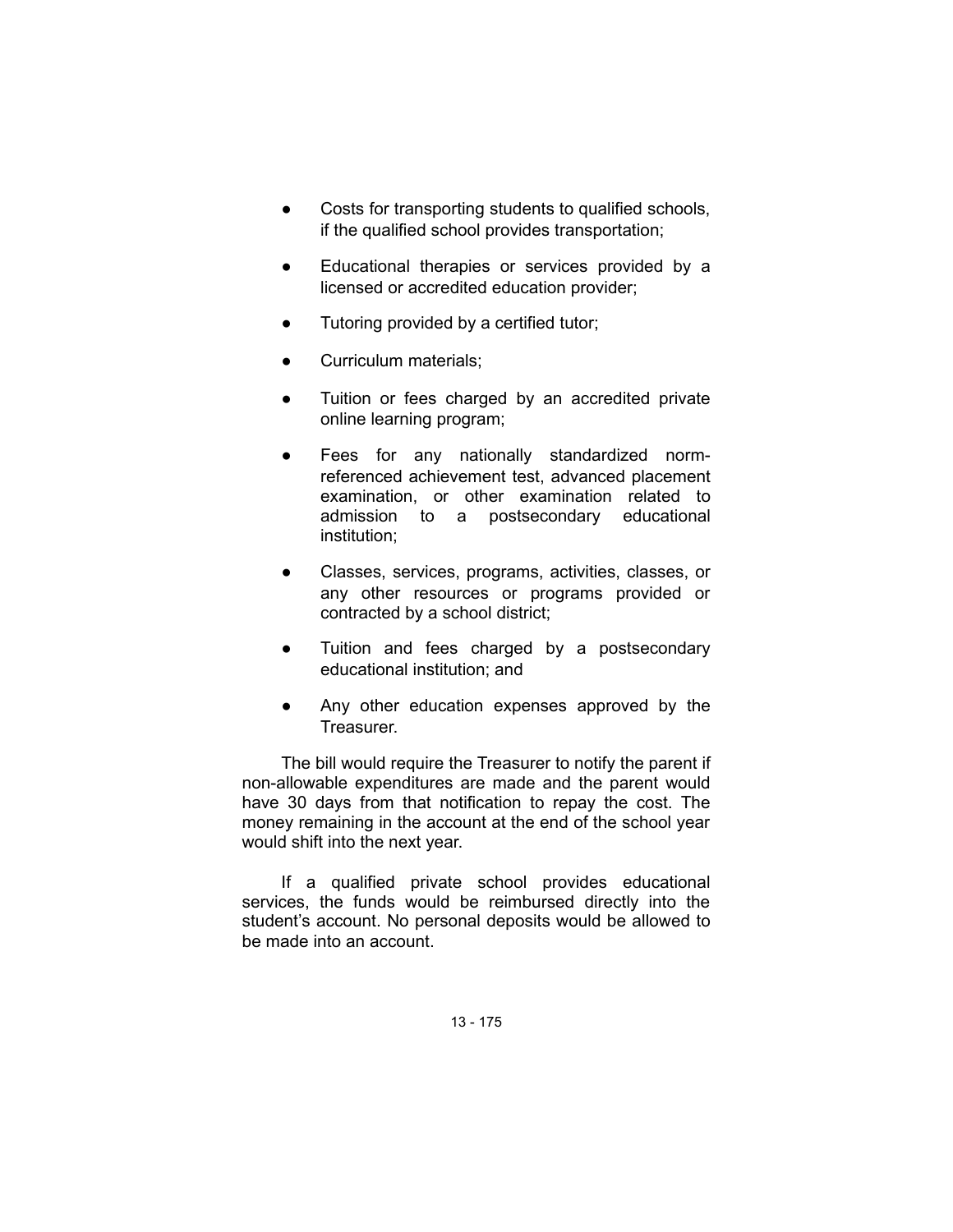The bill would require the Treasurer to conduct, or contract for, an annual audit of the accounts to ensure compliance with this act. If the Treasurer determines money in an account has been used for non-allowable purposes, the Treasurer would be authorized to prohibit expenditures from the account, prorate the deposit into that account by the amount used for non-allowable purposes, or terminate the account.

The bill would specify that this section would take effect beginning July 1, 2022.

## *State Board of Education (Section 14)*

The bill would require the Treasurer to provide to the State Board, on or before August 1, 2023, and every year thereafter:

- The names of students participating in the Program;
- The resident school districts with participating students; and
- The qualified private schools where each participating student is enrolled in the current school year.

On or before September 1, 2022, and each year thereafter, the State Board would determine the adjusted weightings funding amount for the Director of Accounts and Reports to transfer to the Fund. This amount would be determined for any participating student who has participated for less than three years and is the amount of the state foundation aid for the student's last year enrolled in the resident school district attributable to the low enrollment weighting, high enrollment weighting, bilingual weighting, atrisk student weighting, and career technical education weighting. The aggregate of those amounts for each resident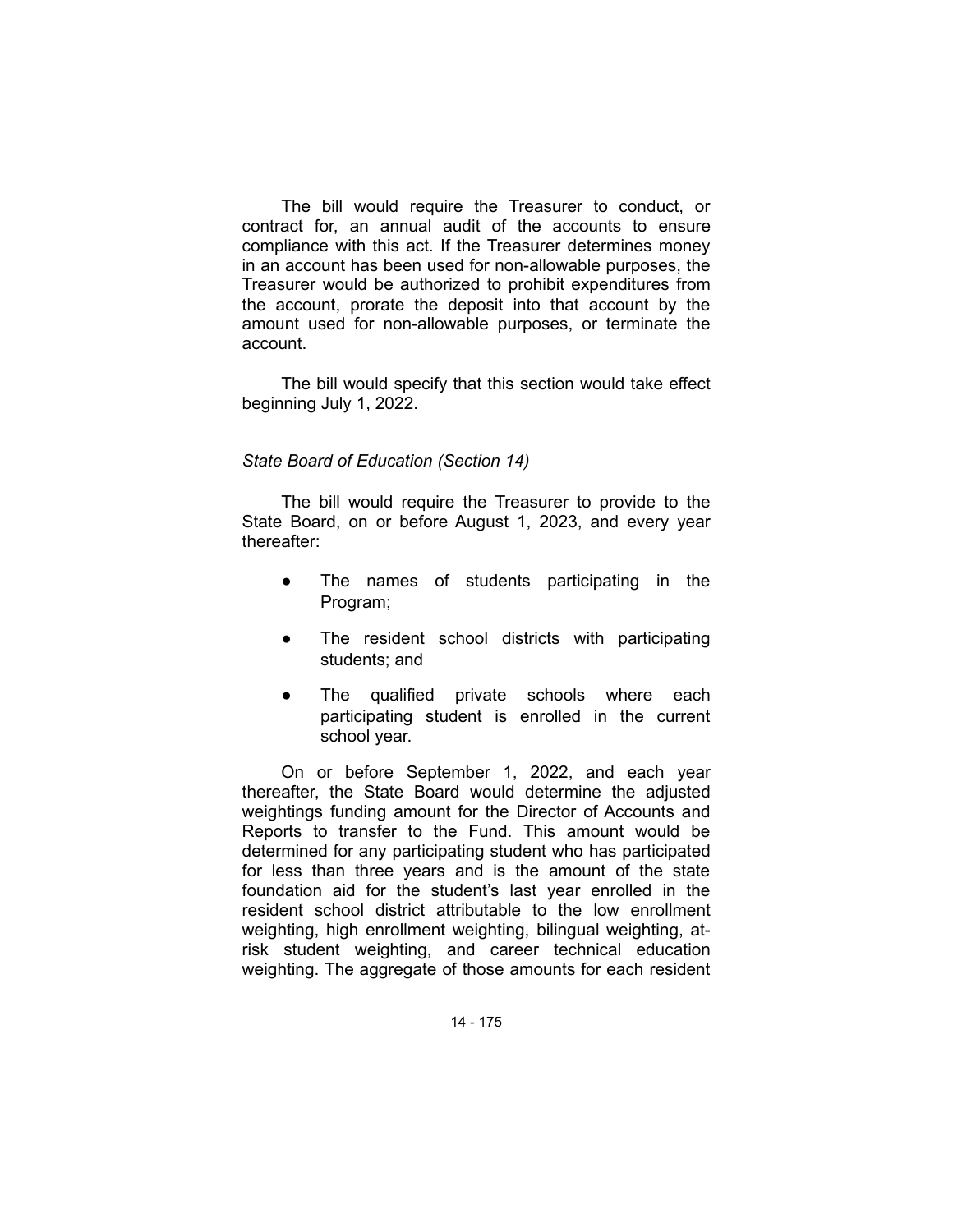school district totaled would be the adjusted weightings funding amount.

The bill would specify that this section would take effect beginning July 1, 2022.

### *School Approval and Revocation (Section 15)*

The bill would require that, to become a qualified private school under the Program, a school must submit to the Treasurer an application of the Treasurer's making. The application must include proof that the applicant is an accredited private school. The Treasurer must then accept the application, ask for additional information, or deny the application within 45 days of the application's receipt.

The bill would require the Treasurer to audit a qualified private school, randomly selected, each year to ensure compliance. If the Treasurer determines a qualified private school has routinely failed to comply with the provisions of the Act or applicable rules and regulations or failed to provide educational services to an eligible student receiving instruction from the school, if the school is accepting payments from the student's account, the Treasurer may revoke approval.

Prior to revocation, the Treasurer would be required to notify the school and allow 30 days for the school to cure the defect. If a school's approval has been revoked, the school may not participate in the Program until the Treasurer determines the school is in compliance with the act. Upon revocation of a school's approval, the Treasurer must notify the parent of a participating student receiving instruction from the school. If a school's approval was revoked due to misuse of moneys from the account, the Treasurer may notify the Attorney General or the county or district attorney of the county where the school is located.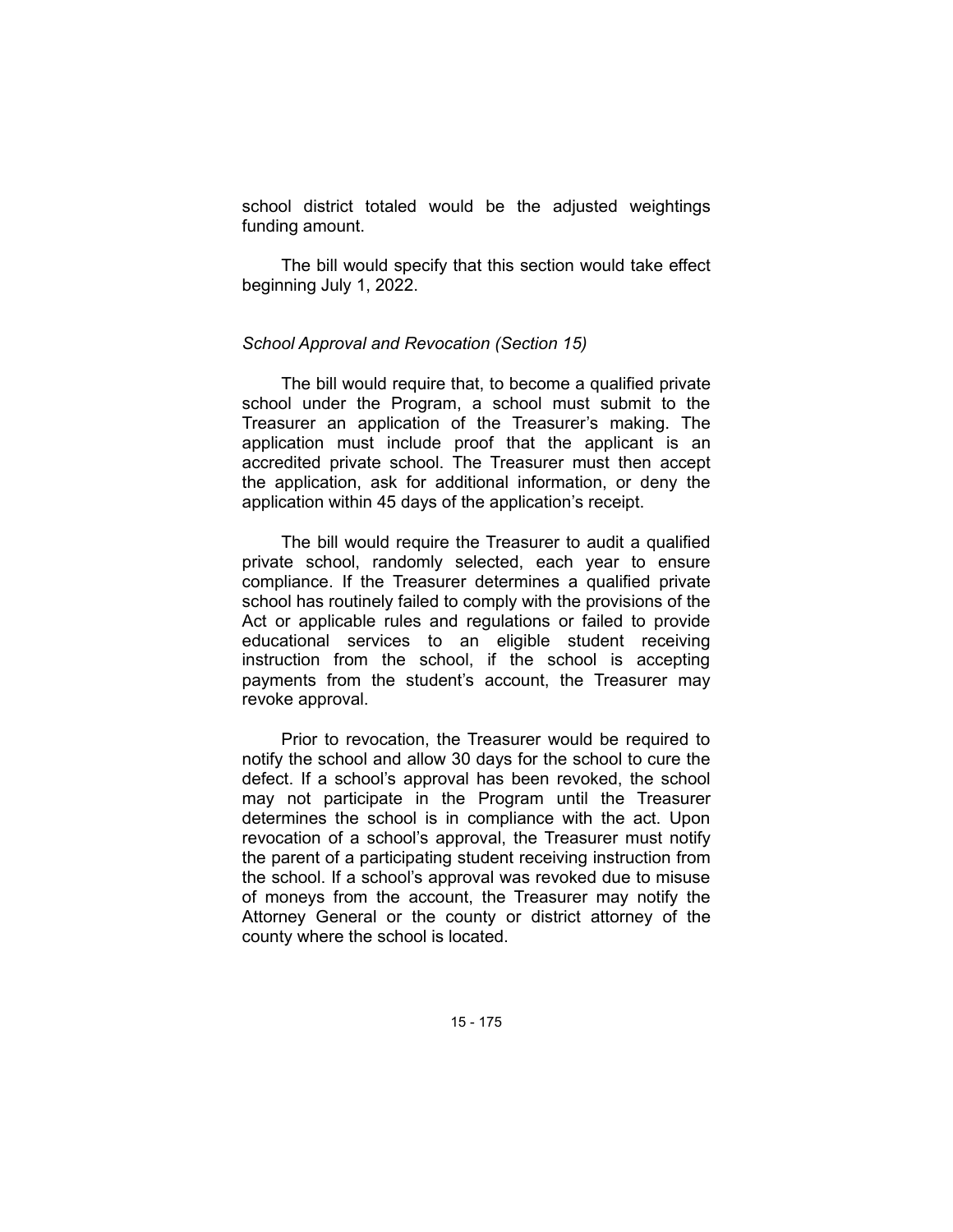The bill would specify that this section would take effect beginning July 1, 2022.

### *Parental Placement (Section 16)*

The bill would consider enrollment in a qualified private school as parental placement under the federal Individuals with Disabilities Education Act. The bill would specify that this section would take effect beginning July 1, 2022.

### *Report to the State Board (Section 17)*

The bill would require the Treasurer to report to the State Board on the Program on or before December 31, 2022, and each December 31 thereafter, including the:

- Number of students participating in the Program;
- Number of participating students enrolled on a part-time basis in a school district and the average number of hours such students attended public school;
- Number of participating students enrolled in a qualified private school;
- Number of qualified private schools;
- Results of any audits the Treasurer conducted or contracted for; and
- Total cost to administer the Program.

The State Board would present the information included in that report, along with the State Foundation Aid adjustments, in a report to the Governor and Legislature on or before January 15, 2023, and every January 15 thereafter.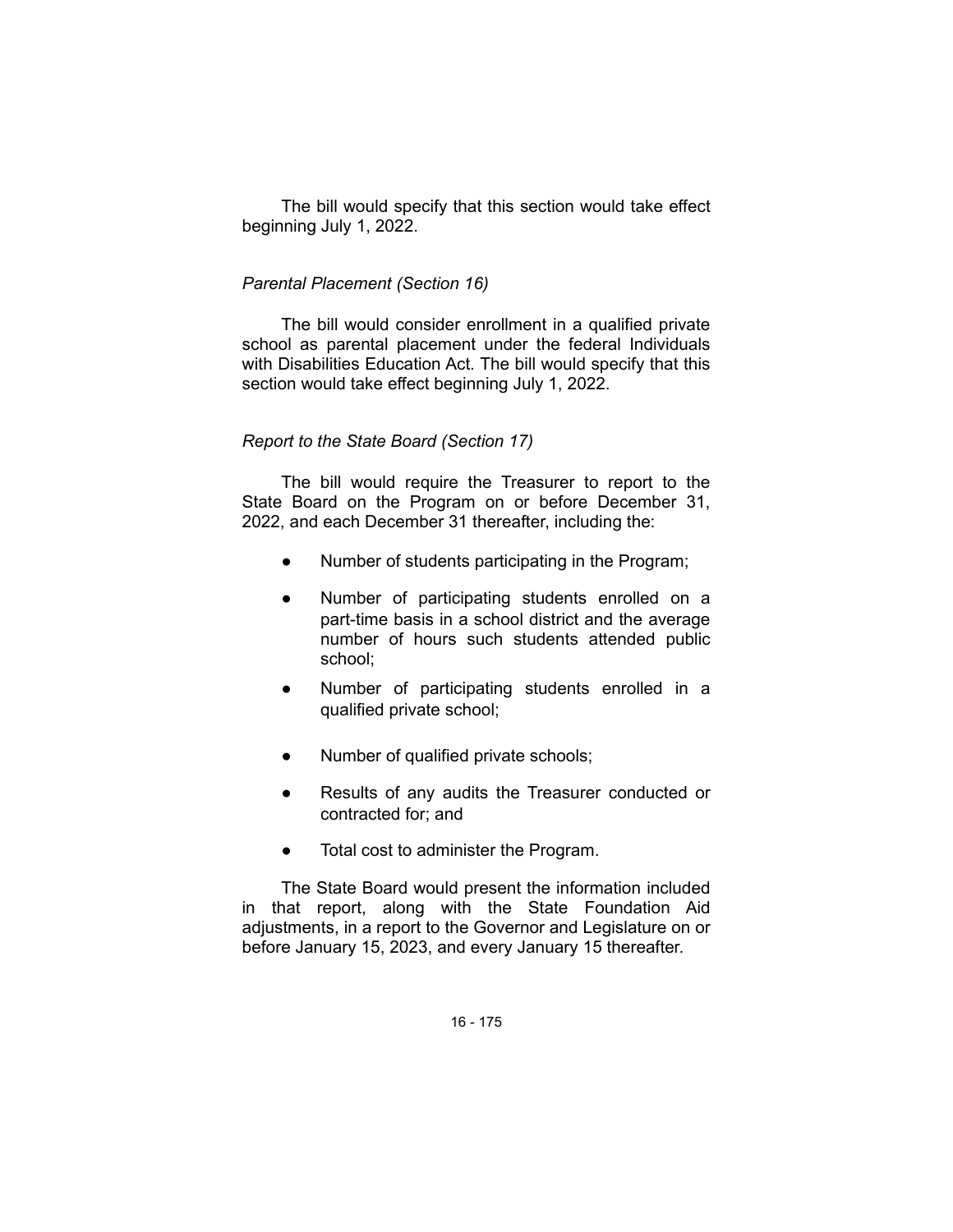The bill would specify that this section would take effect beginning July 1, 2022.

#### *Rules and Regulations (Sections 18-20)*

The bill would subject the Treasurer's actions for the Program to the Kansas Administrative Procedure Act and they would be deemed reviewable under the Kansas Judicial Review Act.

The bill would require the Treasurer to adopt rules and regulation to carry out the Act on or before January 1, 2022.

The bill would state it should not be deemed to limit the autonomy of the qualified private school or deem the actions of a qualified private school those of state government.

The bill would specify that the sections regarding the review of the Treasurer's actions and the autonomy of private schools would take effect beginning July 1, 2022.

## *State Foundation Aid Adjustment Per the Student Empowerment Act (Section 30)*

The bill would amend the KSEEA to reflect the State Board's determination of State Foundation Aid beginning in FY 2023 to include subtracting the adjusted weightings amount calculated under the Student Empowerment Act from the State Foundation Aid amount each school district shall receive in the year.

# *Student Empowerment Act Tax Implications (Section 33)*

The bill would amend a statute to allow the amounts deposited in a student empowerment account by a taxpayer to be subtracted from the federal adjusted gross income for taxable years beginning after December 31, 2021.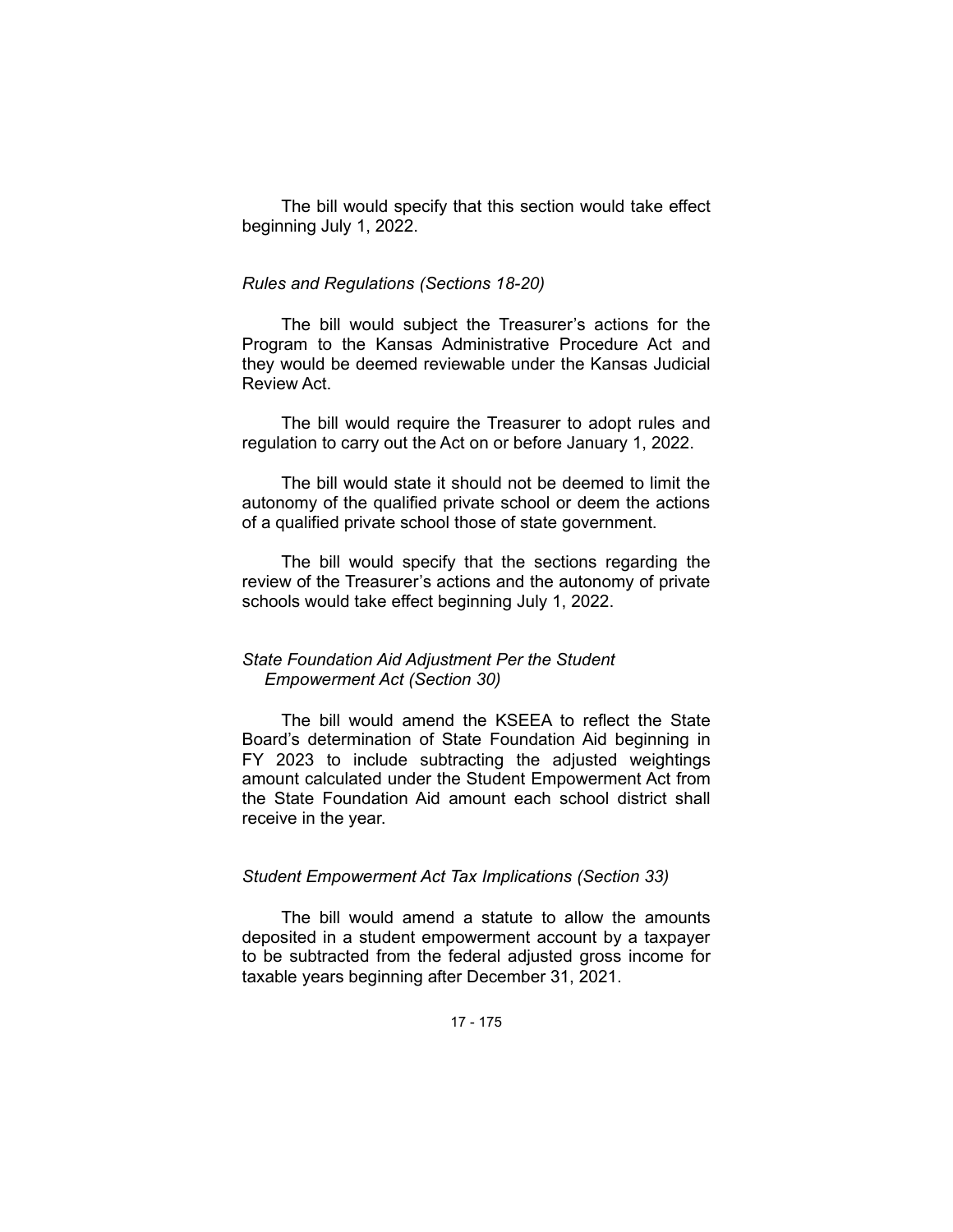*Remote Learning Calculation (New Section 21)*

The bill would amend KSEEA to include remotely enrolled state aid.

The bill would define "remotely enrolled student" as a student enrolled in a school district in the current school year, if the student attended school full-time through remote learning:

- During a declared state of disaster emergency for more than a total of 240 school term hours during the school year, regardless of the length of the declared state of disaster emergency; or
- For more than a total of 40 school term hours during the school year if no such state of disaster emergency is declared.

The bill would state that when calculating a student's total school term hours, the school term hours for each day instruction is provided *via* remote learning would be counted.

The bill would require that each school district that offers remote learning, on or before June 30 of each school year, to determine the remote enrollment of the district based on the number of remotely enrolled students and for the clerk or superintendent of that school district to certify to the State Board a report showing remote enrollment by the grades of the schools in that school district.

The bill would require the State Board determine the number of remotely enrolled students by school district, provide remote enrollment state aid of \$5,000 per remotely enrolled student, and notify each school district of the amount of remote enrollment state aid. The bill would not provide remote enrollment state aid for students enrolled part-time in remote learning during the school day. The bill would also require the State Board to require each such school district return any payment over \$5,000 (an overpayment) in the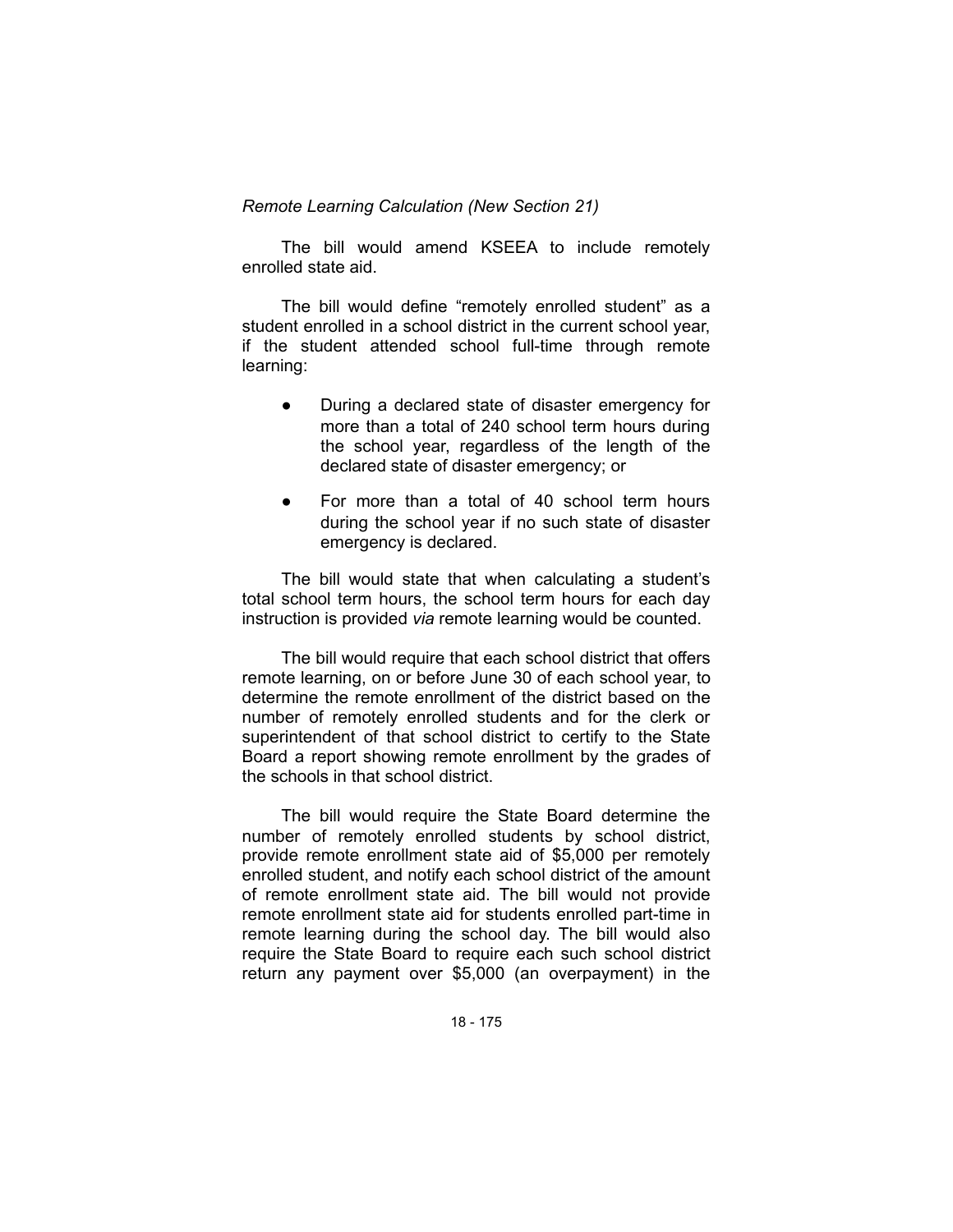current school year for such students, or to deduct the excess amounts over \$5,000 to be paid to the school district from future payments to be made to the school district.

The bill would specify that a remotely enrolled student is not included in the adjusted enrollment of the school district for the current school year.

The bill would require each school district that determines remote enrollment for the purposes of this section submit any requested documentation or information to the State Board.

The bill would provide that if a school district is granted a waiver due to disaster by the State Board, the remote learning hour limitations will not apply and the school district shall not be required to determine remote enrollment nor the State Board be required to adjust the school district's funding.

The bill would specify that this section take effect beginning July 1, 2021.

## **At-Risk Services Student Eligibility (New Section 22)**

The bill would amend the Kansas School Equity and Enhancement Act to identify a student as eligible for at-risk programs and services if the student meets one or more of the following requirements:

- Is not working at academic grade level;
- Is not meeting requirements for promotion to the next grade level or is failing subjects or courses of study;
- Is not meeting requirements for graduation from high school or has the potential to drop out of school;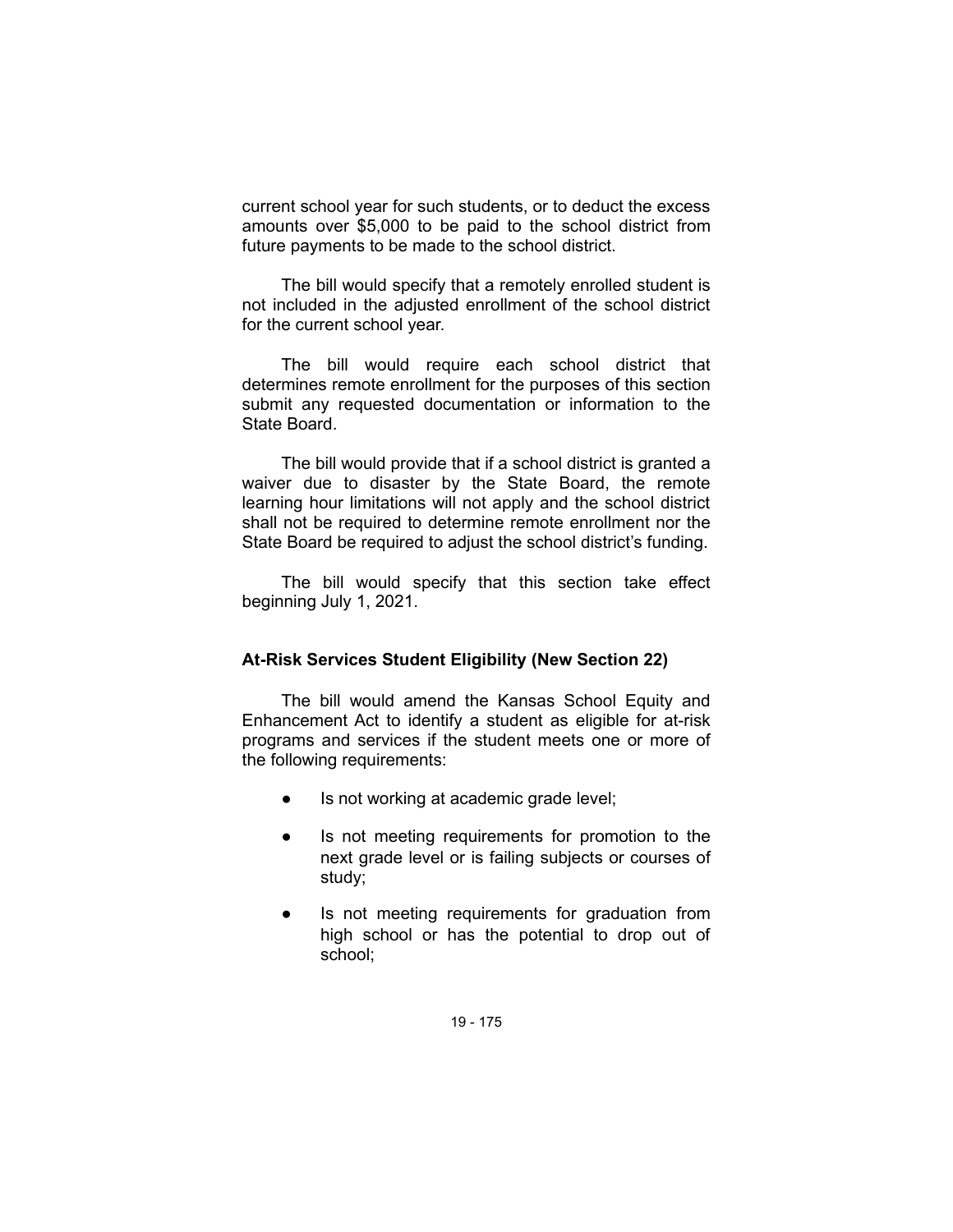- Has insufficient mastery of skills or is not meeting state standards;
- Has been retained;
- Has a high rate of absenteeism;
- Has repeated suspensions or expulsions from school;
- Is homeless or migrant;
- Is identified as an English language learner;
- Has social-emotional needs causing the student to be unsuccessful in school; or
- Is identified as a student with dyslexia.

The bill would specify that this section will take effect beginning July 1, 2021.

## *Using Needs-Assessment in Budget Process ( Section 23)*

The bill would amend law that requires the board of education of each school district to conduct an assessment of the educational needs of each school in the district and requires the information from the needs assessment to be used when preparing the school district's budget. The bill would require the information obtained from the needs assessments to be used to ensure improvement in student academic performance. The bill also would require school district budgets to allocate sufficient moneys in a manner reasonably calculated to ensure all students achieve the "Rose capacities," which are codified in KSA 72-3218(c).

20 - 175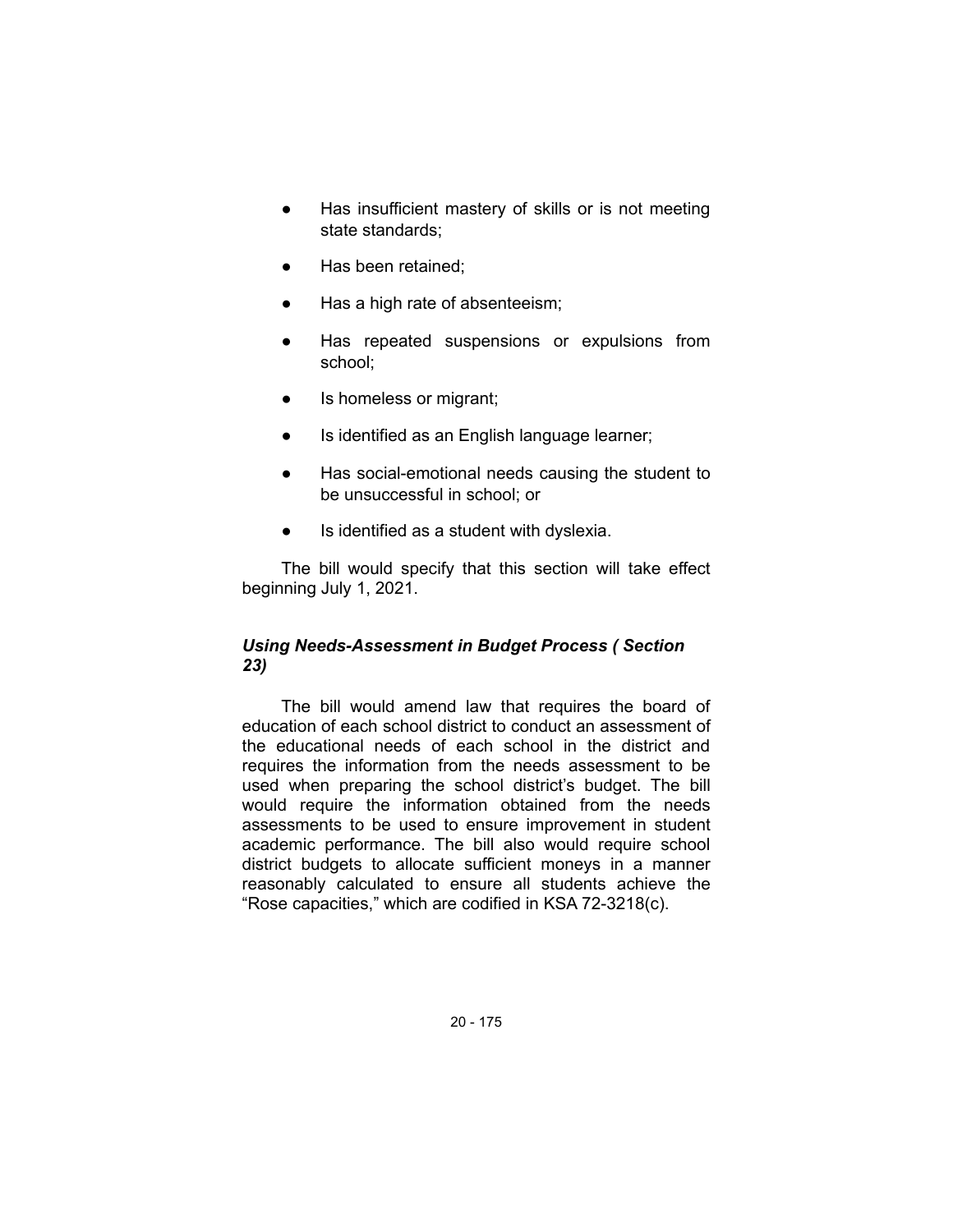# *Requiring In-Person Instruction (Sections 24 and 25)*

## *School Days and School Hours Definitions (Section 24)*

The bill would amend KSA 72-3115, relating to school attendance, to limit the days of the school term as only those during which each student enrolled in the school district is allowed to physically attend school in person on a full-time basis. Further, the bill would limit school hours to include only those hours in which a school district allows each student enrolled in the school district to physically attend in person on a full-time basis.

The bill would create an exception to the hours and days requirements set in school attendance law. This exception would allow a school board to provide for 40 days or less of school using remote learning or 240 hours or less of remote learning, if the State Board authorizes that exception. The bill would allow the State Board to authorize this days and hours exception if:

- The school district certifies that, due to disaster, property damage caused by a disaster, or other conditions, the operation of public schools will be restricted for an inordinate period of time; and
- The State Board determines that the school district cannot reasonably adjust the school schedule to comply with the days and hours requirements set forth in law unless remote learning is conducted, not to exceed the limitation of 40 days or 240 hours.

The bill would allow the State Board to waive the inperson requirements in any school year, upon application by a school district.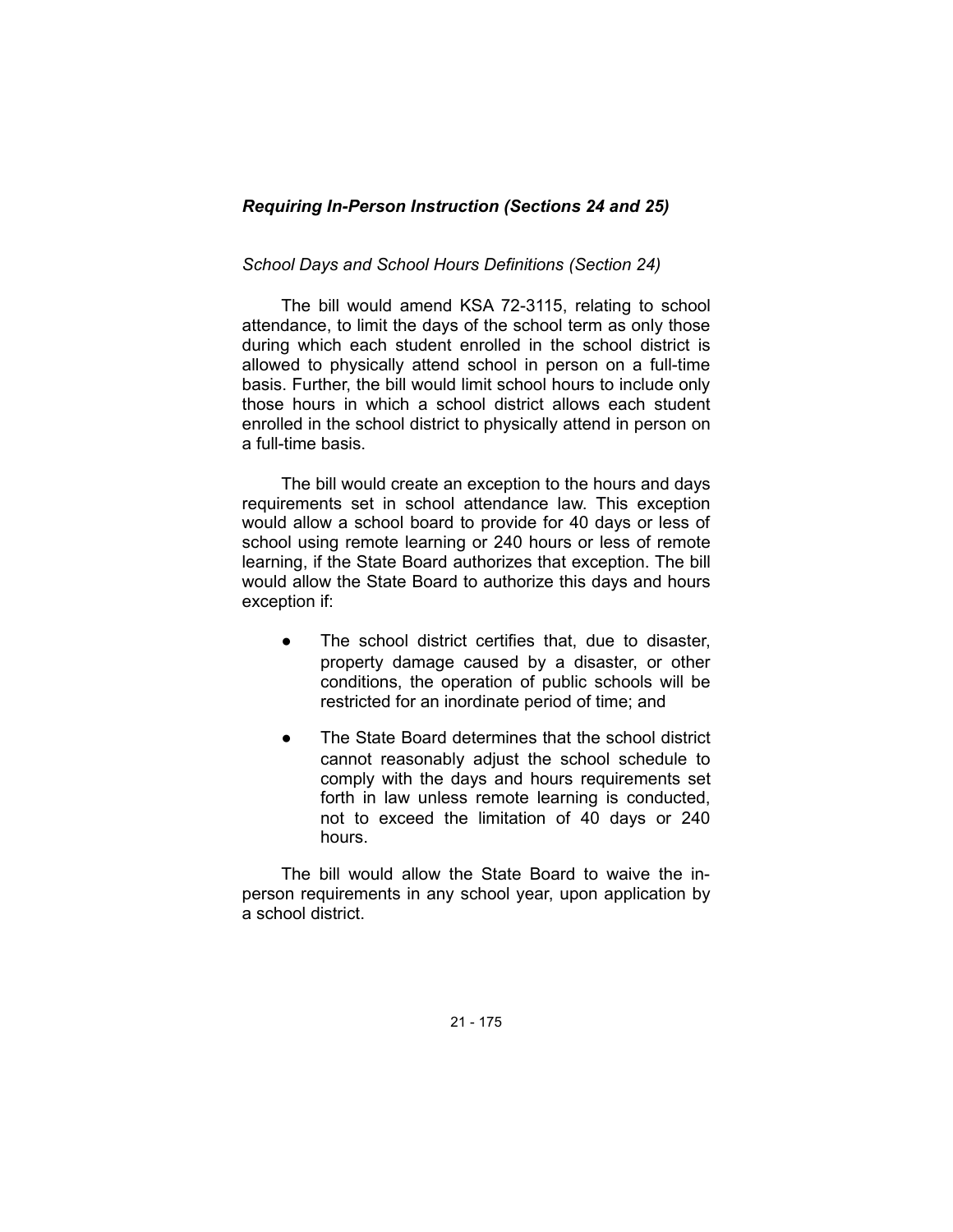The bill would allow the waiver to be granted upon the following criteria being met:

- Certification by a board of education that conditions restricting the operation of public schools for an inordinate period of time exist due to a disaster;
- Determination by the Sate Board that the school district cannot reasonably adjust its schedule to comply with the law; and
- Remote learning beyond the limitations in law would allow the school district to continue the provision of education to its students.

The bill would create the following definitions:

- "Disaster" would mean:
	- A state of disaster declared by the Governor pursuant to the Kansas Emergency Management Act;
	- Closure of a school ordered by a county or joint Board of Health, local health officer under Chy J. Miller's law, or the Secretary of Health and Environment under Chy J. Miller's law; or
	- Occurrence of any widespread or severe damage, injury, or loss of life or property resulting from natural or man-made causes; and
- "Remote learning" would mean a method of providing education in which a student is regularly enrolled in a school district, does not physically attend the attendance center where the student would otherwise attend in person on a full-time basis, and the instruction is prepared, provided, and supervised by teachers and staff of such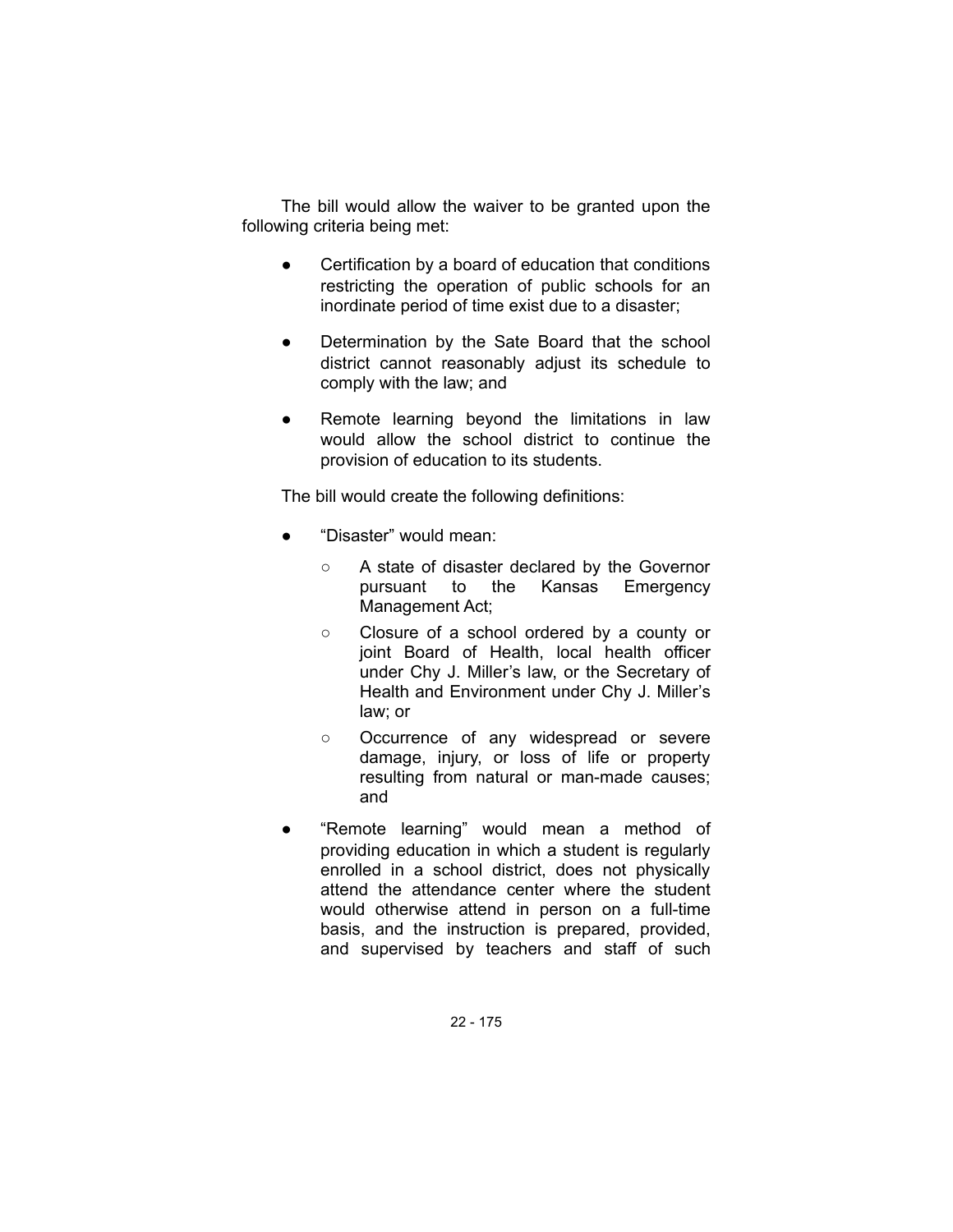school district to replace the instruction that would have occurred in the attendance center classroom.

### *Waiver of School Term Duration (Section 25)*

The bill would amend the definition of disaster in KSA 72-3117, which defines when a State Board may waive the school term duration. "Disaster" would mean only the occurrence of widespread or severe damage, injury, or loss of life or property from natural or man-made causes.

## *Tax Credit for Low Income Students Scholarship Program (Sections 26, 27, and 32)*

The bill would expand the Tax Credit for Low Income Students Scholarship Program by amending the Tax Credit for Low Income Students Scholarship Program provisions relating to student eligibility requirements, school eligibility requirements, and reporting requirements.

## *Student Eligibility for the Tax Credit for Low Income Students Scholarship Program (Section 26)*

The bill would amend the Tax Credit for Low Income Students Scholarship Program to expand student eligibility in two ways.

First, the bill would amend the definition of "eligible student" to include students who are eligible for free or reduced-priced meals under the National School Lunch Program. Current law limits eligibility to students who are eligible for free meals. Continuing law requires the student to also reside in Kansas and be enrolled in a public school or eligible to enroll in a public school.

Second, the bill would amend the definition of "public school" to be any school operated by a unified school district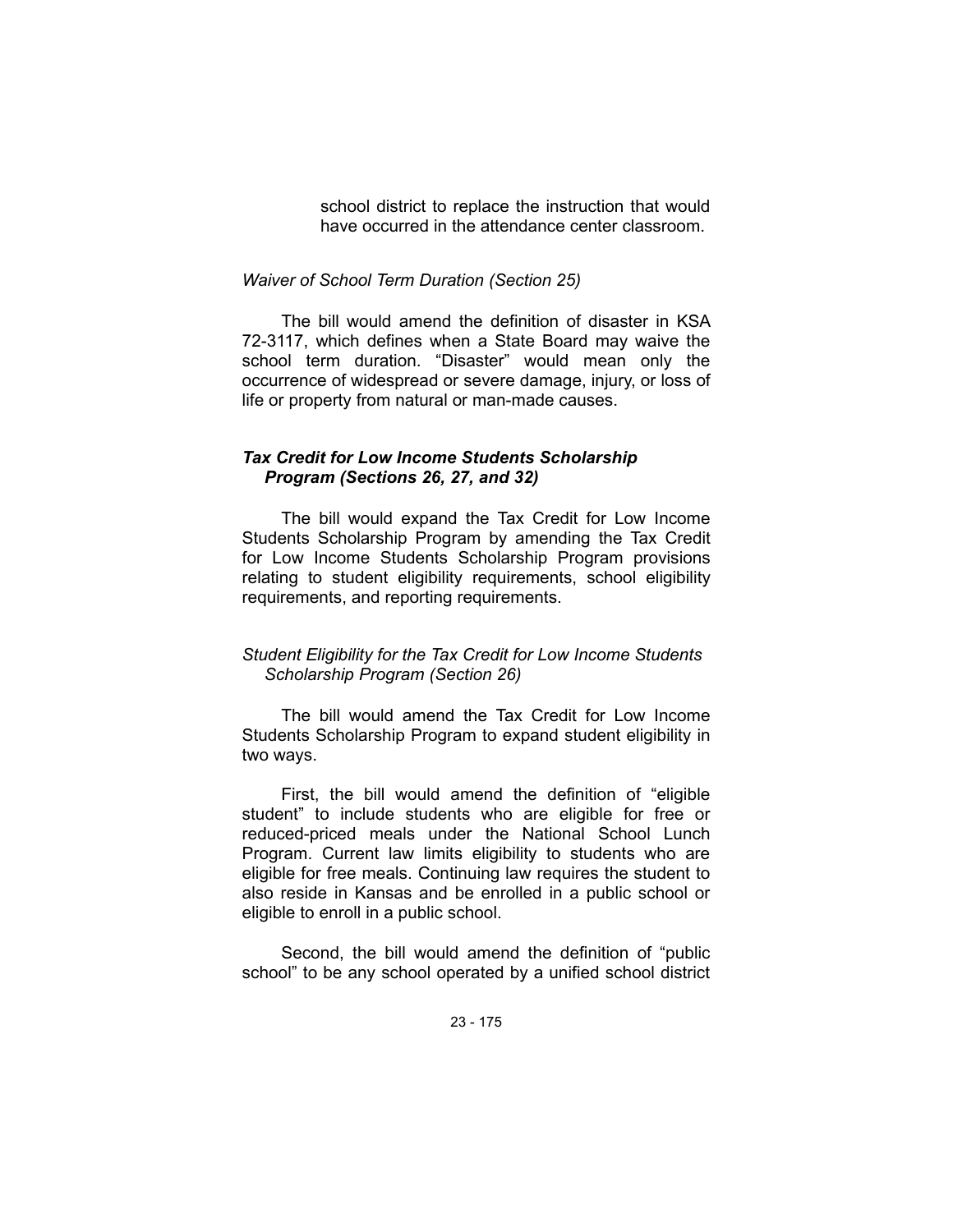in Kansas. Current law defining public school limits eligibility to those students enrolled or eligible to be enrolled in the lowest 100 performing elementary schools, as identified by the State Board.

## *Accountability Reports (Section 32)*

The bill would require KSDE to prepare one-page accountability reports for all accredited nonpublic schools in the state. The bill would also require KSDE to include accredited nonpublic schools in the longitudinal achievement report submitted to the Governor and Legislature each year.

## *Publication of Accountability Reports and Exclusion of Student Empowerment Program Students (Section 27)*

The bill would require the websites of accredited nonpublic schools participating in the Tax Credit for Low Income Students Scholarship Program to include a prominent link to KSDE's website where the one-page accountability reports are published.

The bill would state that scholarshipgranting organizations shall not provide educational scholarships to otherwise eligible students who are participating in the Student Empowerment Program.

# *Technical Amendments*

The bill would also make technical amendments to and retain two provisions in current law. The first provision allows any student who has previously received a scholarship under the Tax Credit for Low Income Students Scholarship Program and has not graduated high school or is not 21 years old to remain eligible for the Tax Credit for Low Income Students Scholarship Program.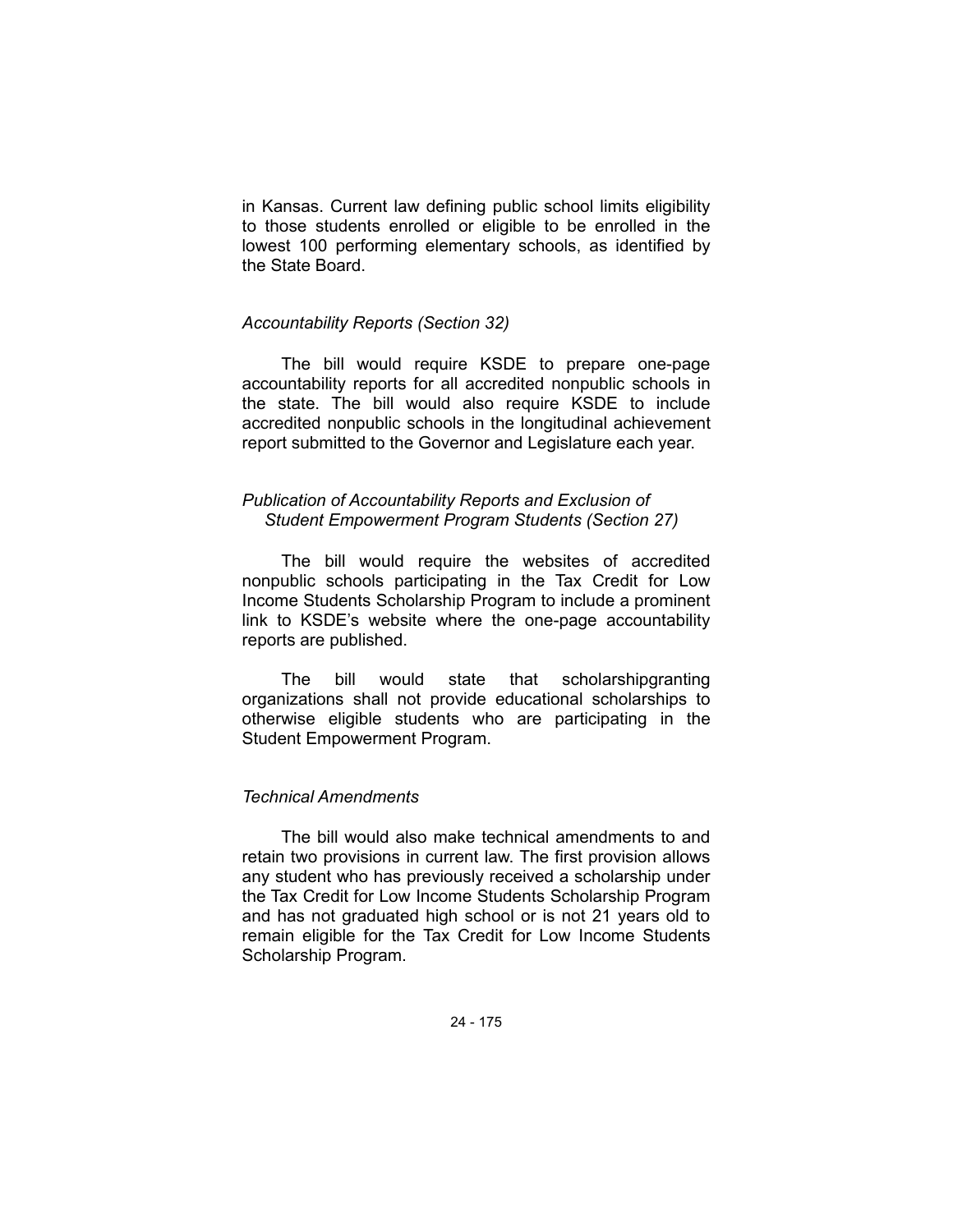The second provision includes in the definition of qualified school that the school is accredited by the State Board or a national or regional accrediting agency that is recognized by the State Board for the purpose of satisfying the teaching performance assessment for professional licensure.

## *Kansas School Finance (Sections 28-29)*

## *Citation (Section 28)*

The bill would amend the KSEEA to include Section 21 of the bill, which relates to the calculation of remote enrollment state aid.

## *Definitions (Section 29)*

The bill would amend the definitions of "adjusted enrollment" and "enrollment" to exclude remote enrollment as determined under Section 21 of the bill.

The bill would define "remote enrollment" and "remote learning" as follows:

- "Remote enrollment" would mean the number of students regularly enrolled in a school district who attended school *via* remote learning in excess of 40 school days or 240 school term hours; and
- "Remote learning" would mean a method of providing education in which a student is regularly enrolled in a school district, does not physically attend the attendance center where the student would otherwise attend in person on a full-time basis, and the instruction is prepared, provided, and supervised by teachers and staff of such school district to replace the instruction that would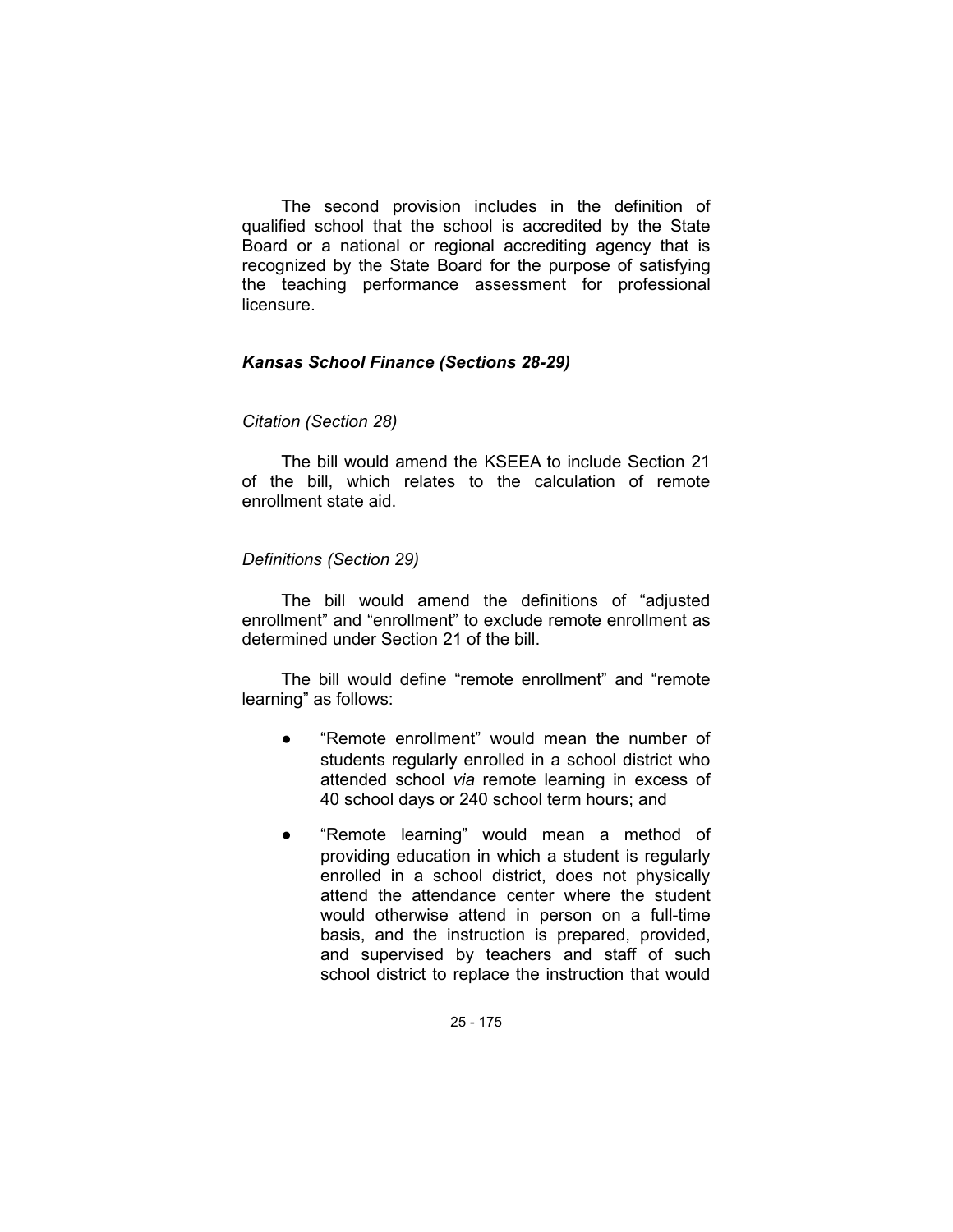have occurred in the attendance center classroom. This definition would not include virtual school as defined in the the Virtual School Aid Act.

These definitions would not apply to any school year prior to the 2021-2022 school year.

The bill would amend the calculation of one student to include a student enrolled in the school district attending school part-time *via* remote learning and part-time in-person to the nearest tenth of the student's proportion of in-person attendance to full-time attendance. The bill would not count as a student any remotely enrolled students.

## *High-Density At-Risk Weighting (Section 31)*

The bill would extend the high-density at-risk weighting through June 30, 2022.

### **Conference Committee Action**

As it entered conference, SB 175 would have enacted the Rural Emergency Hospital Act, created a category of licensure to enable certain Kansas hospitals to receive federal health care reimbursement as rural emergency hospitals, established the Rural Hospital Innovation Grant Program and Fund. The bill would also have appropriated \$10.0 million from the State General Fund (SGF) to the Fund on July 1, 2021.

The second Conference Committee agreed to replace the contents of SB 175, as amended by the House Committee on Health and Human Services, with contents modified from Sub. for HB 2119, as amended by the House Committee of the Whole, regarding the KSDE budget, Student Empowerment Program, KSEEA, in-person instruction, Tax Tax Credit for Low Income Students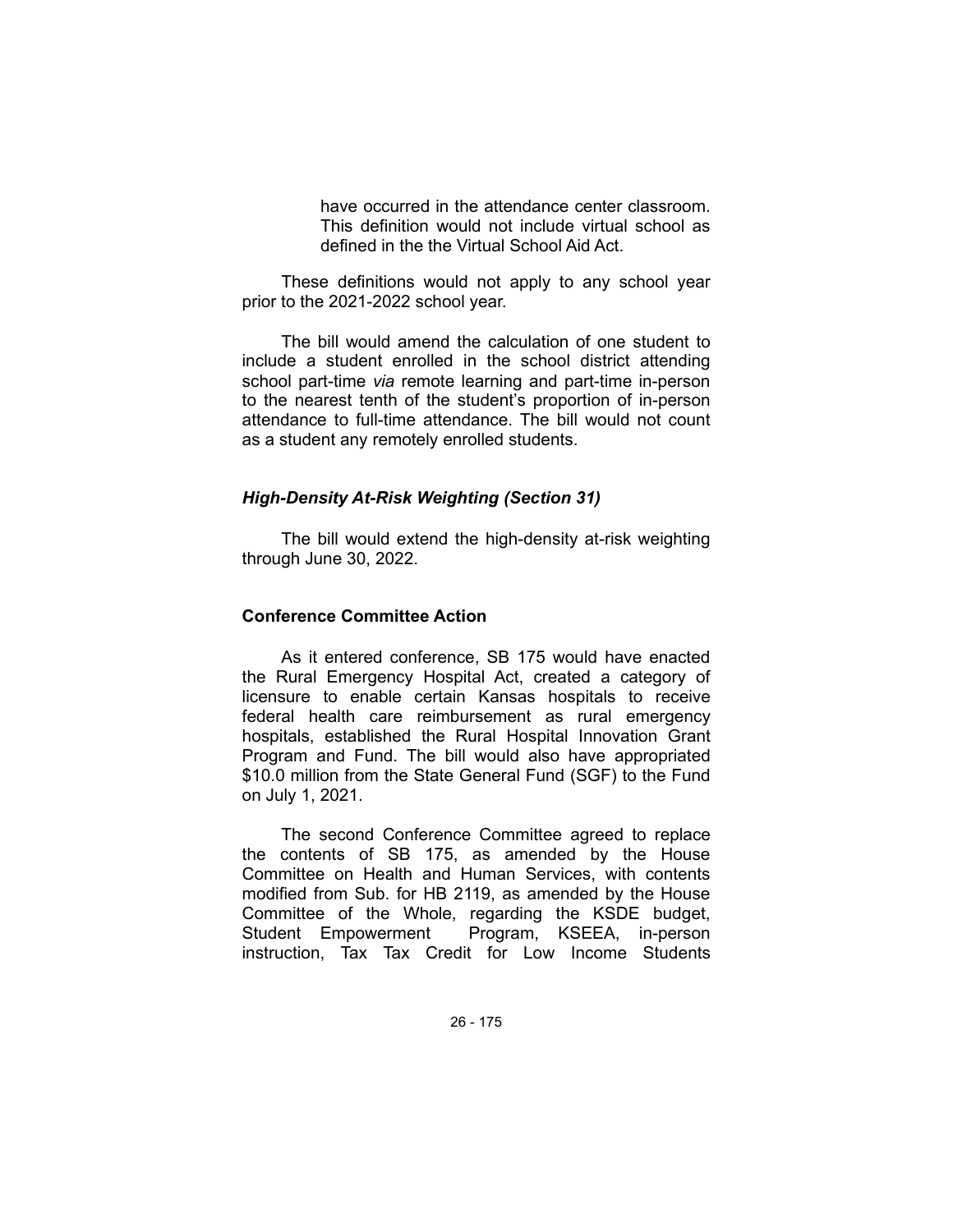Scholarship Program, student assessment, and the highdensity at-risk weighting.

The second Conference Committee amended Sub. for HB 2119 to:

- List the criteria for school districts to determine student eligibility for at-risk programs and services;
- Modify the definition of "qualified school" to mean any nonpublic school that provides elementary or secondary education, is accredited by the State Board or a recognized national or regional agency for teacher licensure assessments, provides instruction as required in law, and is approved by the Treasurer;
- Require the Treasurer to not enter into Student Empowerment Program written agreements or open accounts for students participating in the Tax Credit for Low Income Students Scholarship Program, or to terminate such an agreement and account if entered into;
- Bar scholarship-granting organizations in the Tax Credit for Low Income Students Scholarship Program from providing scholarships to students participating in the Student Empowerment Program;
- Modify the remote learning limitations to provide that if a school district is granted a waiver by the State Board due to disaster, the remote learning limitations will not apply and the school district shall not be required to determine remote enrollment; and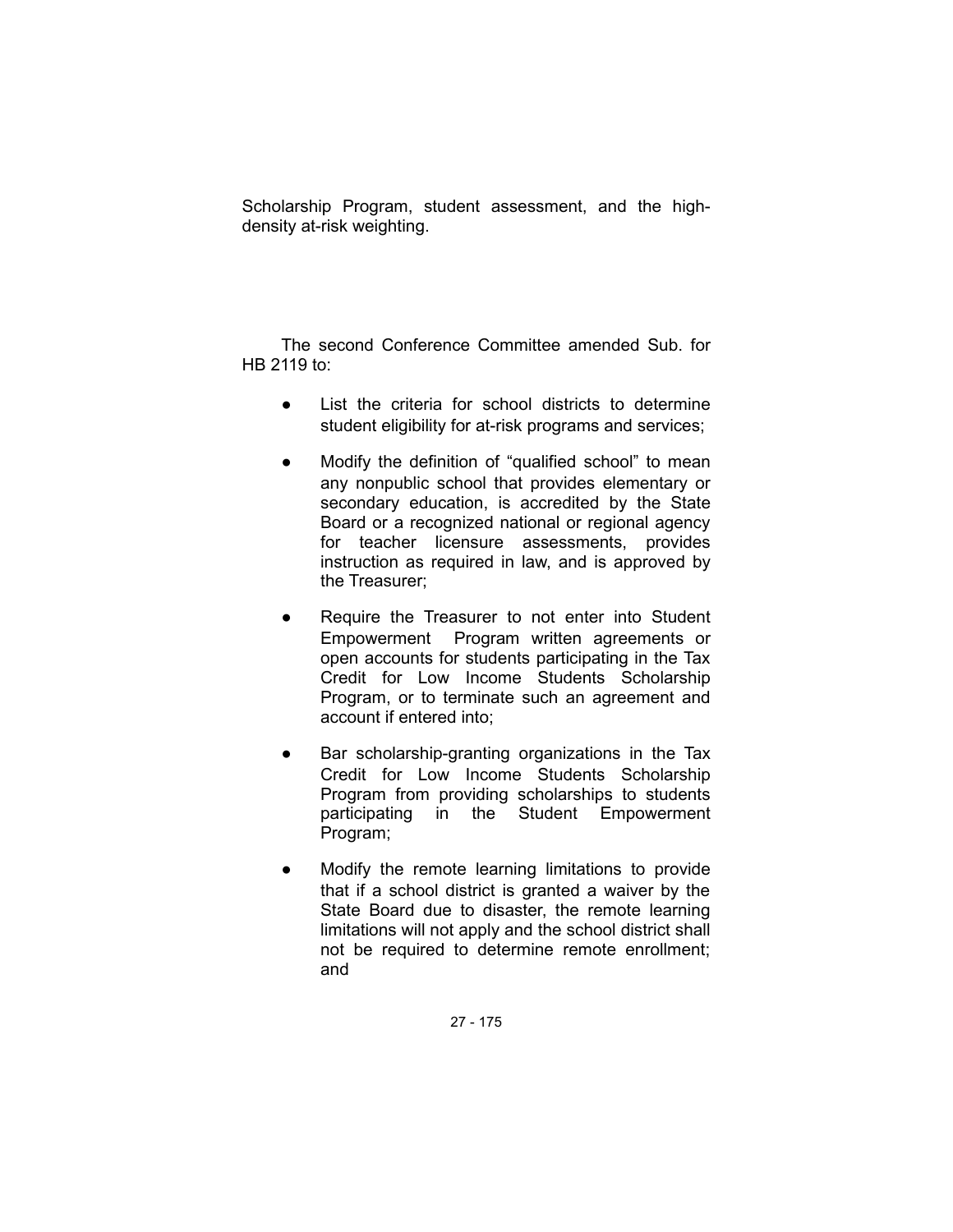Remove the reauthorization of the 20-mill property tax levy and the homestead exemption for FY 2022 and FY 2023.

## **Background**

As amended and passed by the House, SB 175 contained contents related to rural hospitals. The second Conference Committee agreed to replace these provisions with the modified contents of Sub. for HB 2119, as amended by the House Committee of the Whole.

[*Note:* In the background of Sub. for HB 2119 below, the provisions and amendments retained or modified and included in the Conference Committee agreement are noted. The background information for HB 2067 and HB 2068, which were inserted by the House Committee on K-12 Education Budget, follows.]

### *Substitute for HB 2119*

The bill was introduced by the House Committee on K-12 Education Budget. The substitute bill, as recommended by the House Committee, incorporates provisions pertaining to the KSDE budget, creating the Student Empowerment Program, modifying student attendance and enrollment law, levying the 20-mill property tax, and including the contents of HB 2067 and HB 2068.

### *House Committee on K-12 Education Budget*

In the House Committee hearing on HB 2119, as introduced, on February 8, 2021, **proponent** testimony was provided by representatives of Americans for Prosperity, EdChoice, Frontier Peace Advisors, Kansas Policy Institute, and Urban Preparatory Academy in Wichita, and two private citizens. Written-only proponent testimony was provided by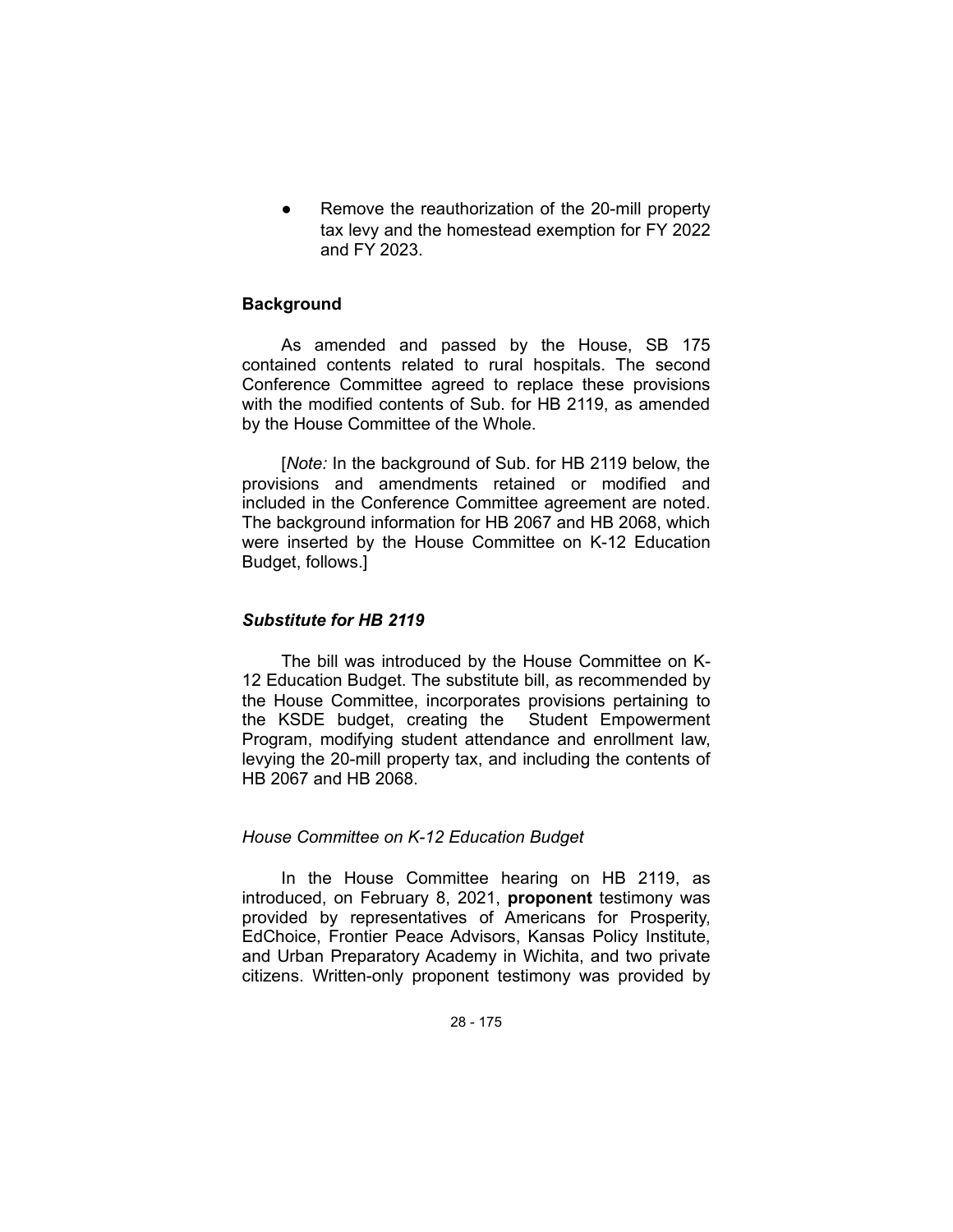representatives of the Berean Academy and ExcelinEd. The proponent testimony generally stated the bill allows for greater choice, which leads to better outcomes for students and accountability in the education system. Further, proponent testimony noted the COVID-19 pandemic has widened the gap between low-income students and highincome students, in part because high-income students could take advantage of school choice or educational services that low-income students could not afford.

**Opponent** testimony was provided by representatives of GameOn for Kansas Schools, Kansas Association of School Boards, Kansas PTA, and Piper School District (USD 203), and by three private citizens. Written-only opponent testimony was provided by representatives of Americans United for Separation of Church and State, Blue Valley Schools (USD 229), Dighton School Board (USD 482), Education First Shawnee Mission, Garden City High School (USD 457), Geary County Schools Board of Education (USD 475), Goddard Public Schools (USD 265), Kansas Association of Retired School Personnel, Kansas National Education Association, Kansas State Board of Education, Mainstream Coalition, Maize Board of Education (USD 266), Olathe Public Education Network, Olathe Schools (USD 233), Renwick Board of Education (USD 267), Seaman School District (USD 345), Shawnee Mission School District, Spring Hill School District (USD 230), and Topeka Public Schools (USD 501), and four private citizens. The opponent testimony generally stated the bill failed to focus on the students most in need of educational services and would instead give the choice to private schools to seek out high-performing students both academically and athletically. Further, opponent testimony noted private schools need not serve all students or meet the special needs of students.

Written-only neutral testimony was provided by the Kansas Department of Administration. The Department of Administration noted concern with some language in the bill that appears contradictory in regards to the account and fund creation. The Department of Administration also noted a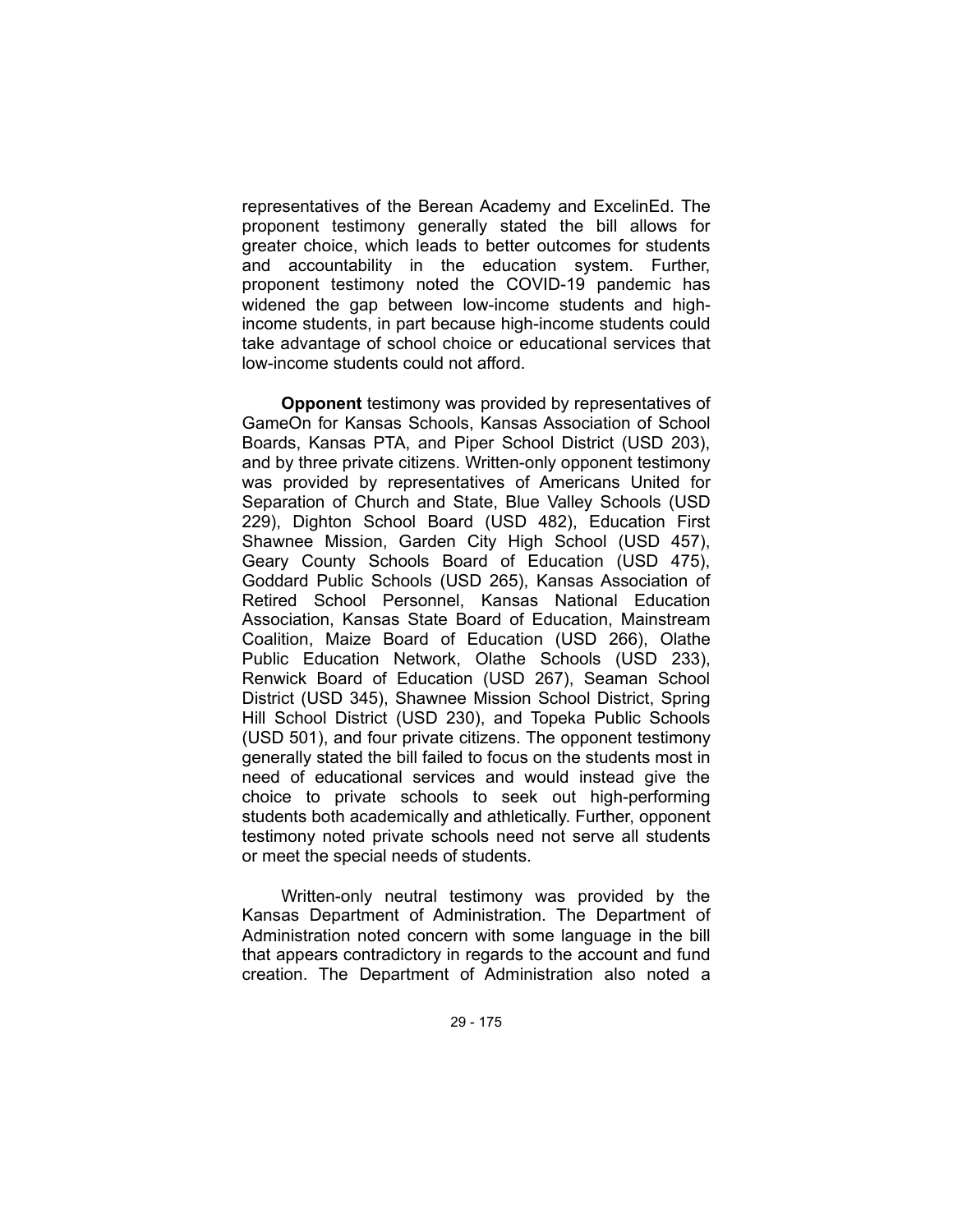presumption that the Student Empowerment Fund would be created within SMART using existing Department of Administration resources.

The House Committee amended the bill to:

- Modify the definition of "eligible student" to include students who qualify for free and reduced-price lunch only if the student is enrolled in any school in a school district;
- Modify the definition of "eligible student" to include students who have attended school through a remote learning or hybrid model learning for set hours in the current school year or current calendar year after January 1, 2021;
- Specify that "qualified private school" does not mean any nonaccredited private home school or home school organization, community, consortium, or group;
- Provide that the Treasurer must contract with a third party *via* competitive bids for the system that would provide the electronic funds transfers for participating parents [*Note:* The Conference Committee included this provision.];
- Modify one of the allowable uses of the funds to reflect both services provided by and contracted by a school district, not just services contracted by the school district [*Note:* The Conference Committee included this provision.]; and
- Amend the KSEEA to require the State Board to calculate the high-density at-risk weighting for each school district on or before July 1, 2021, and extend the weighting through July 1, 2022 [*Note:* The Conference Committee included this provision.].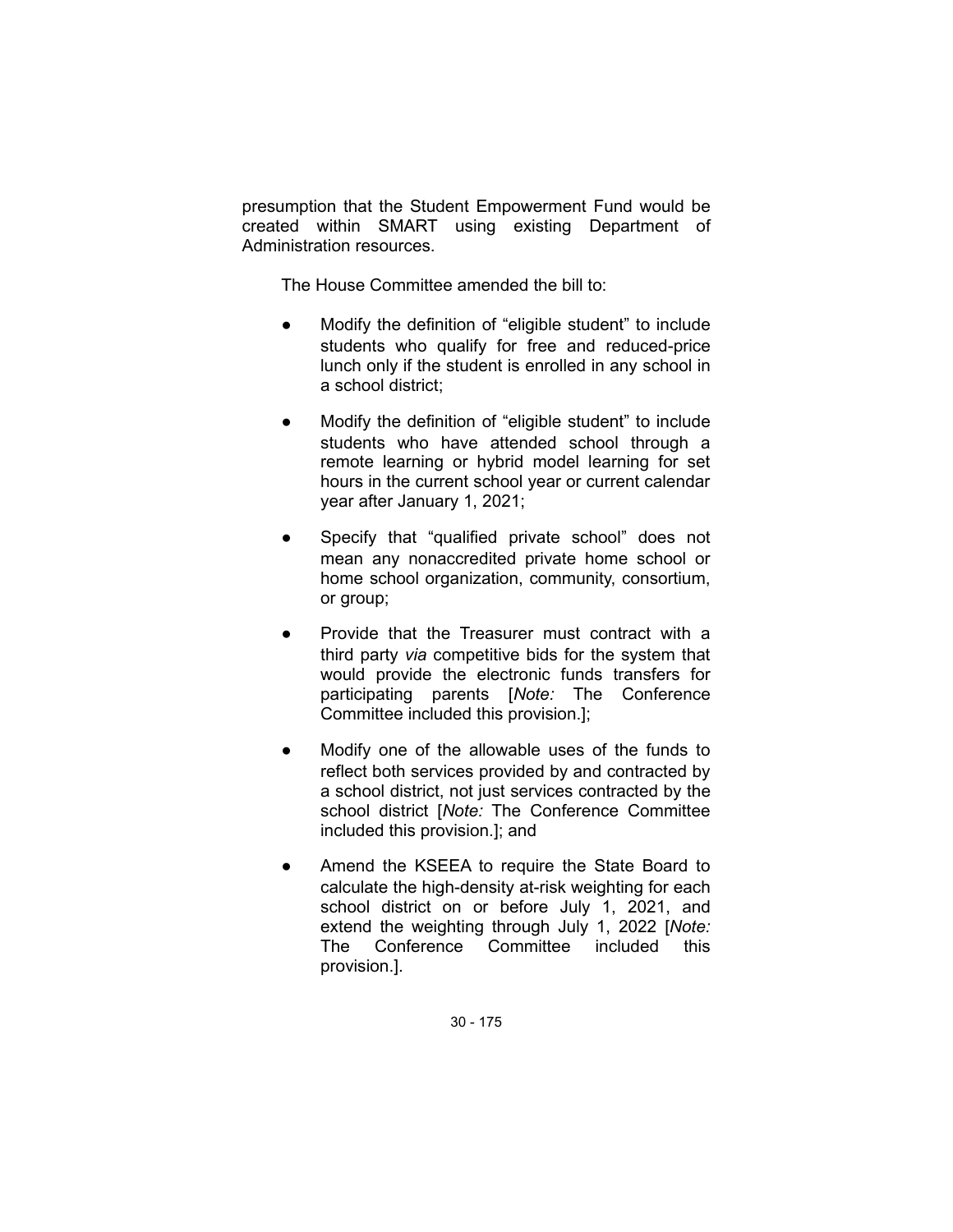# *Re-Referred to the House Committee on K-12 Education Budget*

The bill was withdrawn from the House Calendar on February 23, 2021, and re-referred to the House Committee on K-12 Education Budget.

The House Committee further amended the bill on February 25, 2021, to:

- Appropriate moneys for the KSDE budget for FY 2021, FY 2022, and FY 2023 [*Note:* The Conference Committee included these provisions.];
- Define "eligible student" to not include remote and hybrid learning methods [*Note:* The Conference Committee included this amendment.];
- Remove the definitions of remote and hybrid learning [*Note:* The Conference Committee included this amendment.];
- Amend theStudent Empowerment Program start date to be July 1, 2022 [*Note:* The Conference Committee included this amendment.];
- Insert HB 2068, which would expand the Tax Credit for Low Income Students Scholarship Program [*Note:* The Conference Committee included this provision.];
- Insert HB 2067, which would require each board of education use the information from the needsassessment to improve student academic achievement and to allocate sufficient moneys to ensure all students achieve the "Rose capacities" [*Note:* The Conference Committee included this provision.];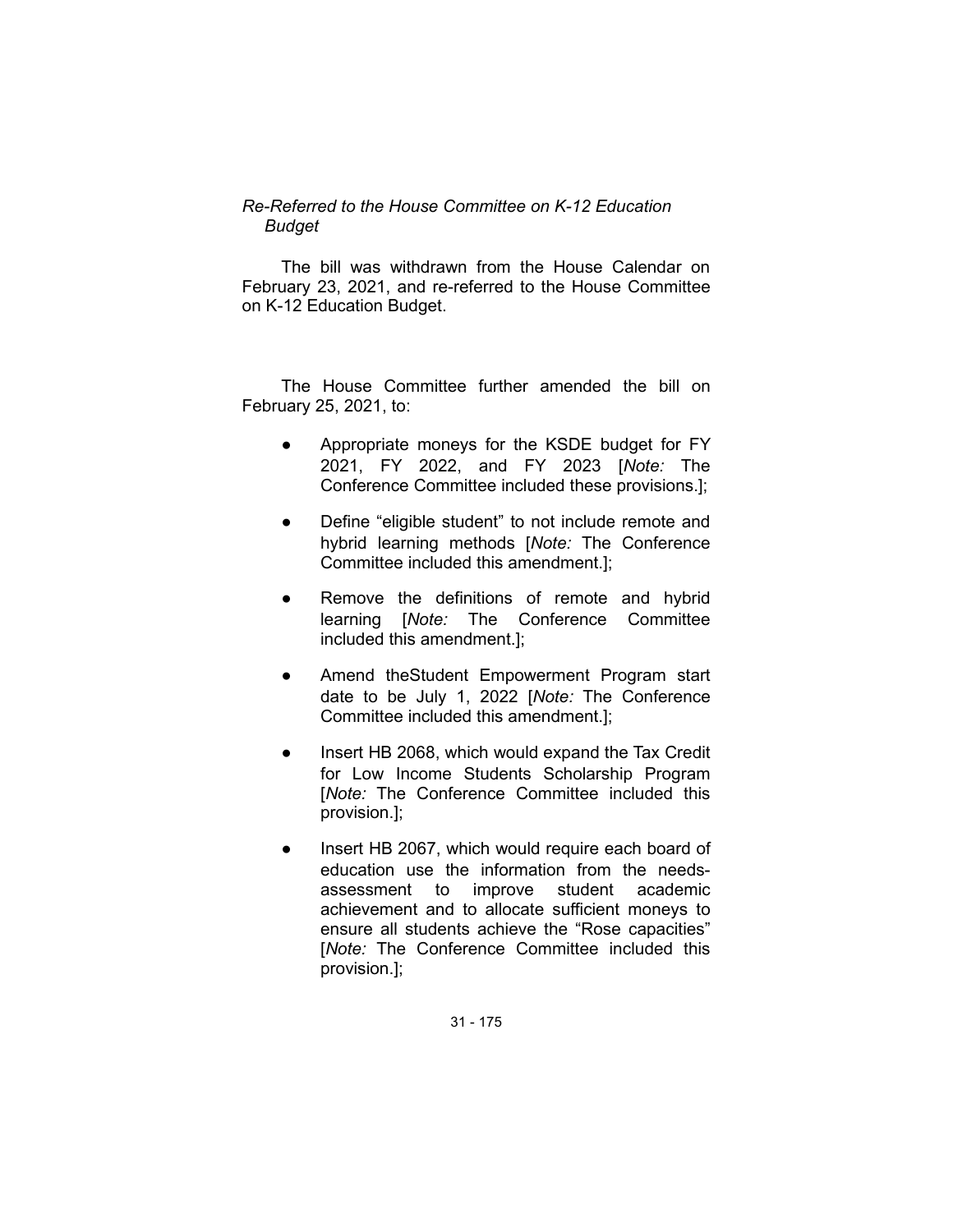- Modify the Kansas school attendance law to limit school days and hours to only those days and hours in which a school district allows students to physically attend school in person full-time [*Note:* The Conference Committee included this amendment.];
- Modify the ability of the State Board to waive the school days and school hours required under school attendance law;
- Modify school attendance law to include definitions of "disaster" and "remote learning" [*Note:* The Conference Committee included this amendment.];
- Modify the KSEEA to include remote enrollment state aid [*Note:* The Conference Committee included this amendment.];
- Modify the definitions of "adjusted enrollment" and "enrollment" under KSEEA to exclude those students remotely enrolled [*Note:* The Conference Committee included this amendment.];
- Modify the calculation of one student under KSEEA to include a student enrolled in the school district attending school part-time *via* remote learning and part-time in-person to the nearest tenth of the student's proportion of in-person attendance to fulltime attendance [*Note:* The Conference Committee included this amendment.];
- Modify KSEEA to not count as a student any remotely enrolled students [*Note:* The Conference Committee included this amendment.]; and
- Reauthorize the 20-mill property tax levy and the Homestead exemption for FY 2022 and FY 2023.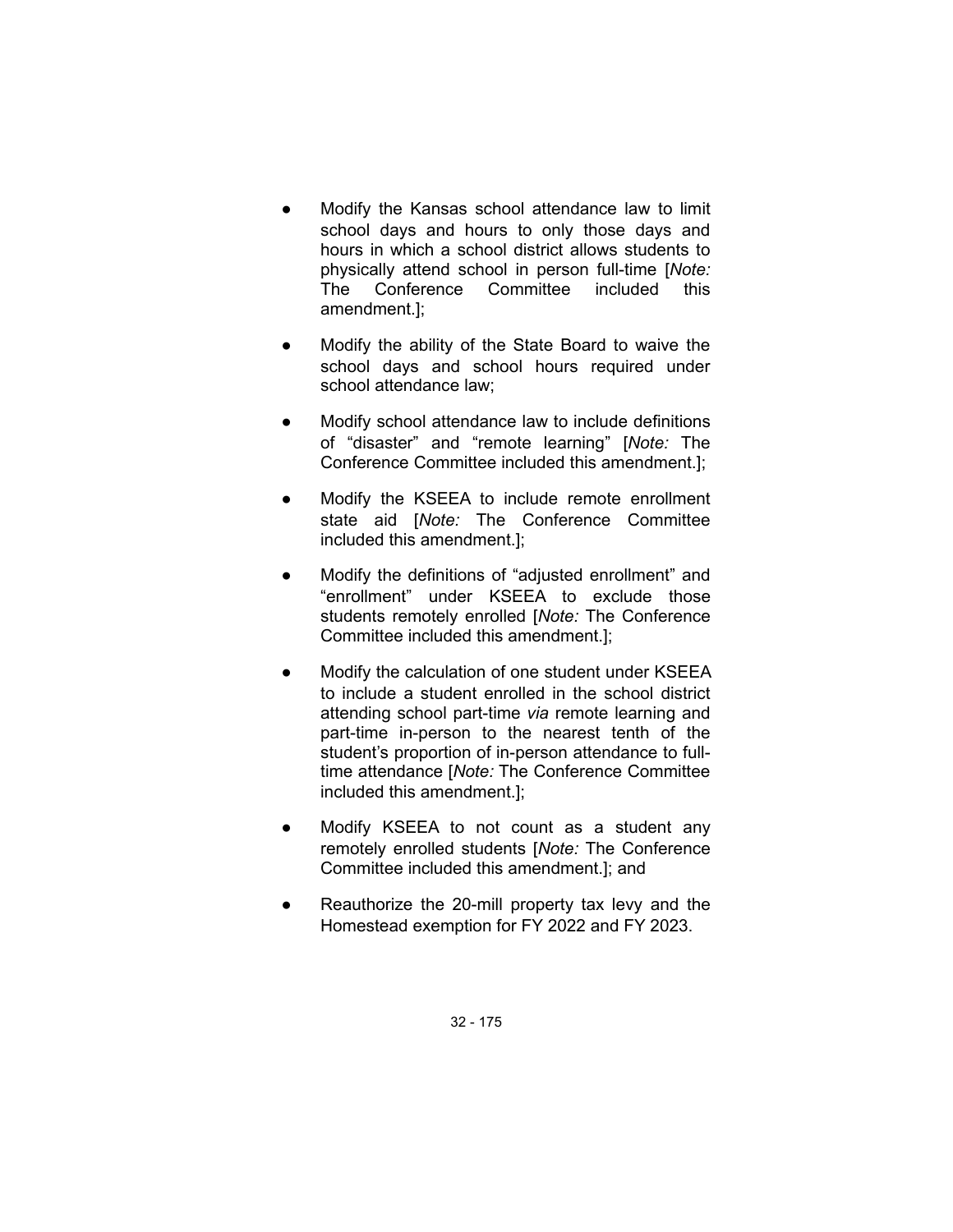The House Committee recommended the amended contents be incorporated into a substitute bill.

## *House Committee of the Whole*

The House Committee of the Whole adopted the following amendments:

- Changed the word "bonus" to "additional pay" related to use of federal moneys for pay for classroom teachers and included reasoning for the provisions of said additional pay [*Note:* The Conference Committee included this amendment.];
- Removed nonaccredited private schools from the definition of "qualified school" and from the school application requirement [*Note:* The Conference Committee included this amendment and further modified the definition of "qualified school."];
- Removed receipt of free or reduced lunches from the definition of "eligible student" [*Note:* The Conference Committee included this amendment.];
- Clarified the method for expending federal coronavirus relief funds as directed for legislative priorities [*Note:* The Conference Committee included this amendment.]; and
- Provided a mechanism for the State Board to provide waivers during times of disaster if specific criteria is met and the waiver would allow the school district to continue students' education [*Note:* The Conference Committee included this amendment and further provided that such a waiver would waive remote learning enrollment requirements.].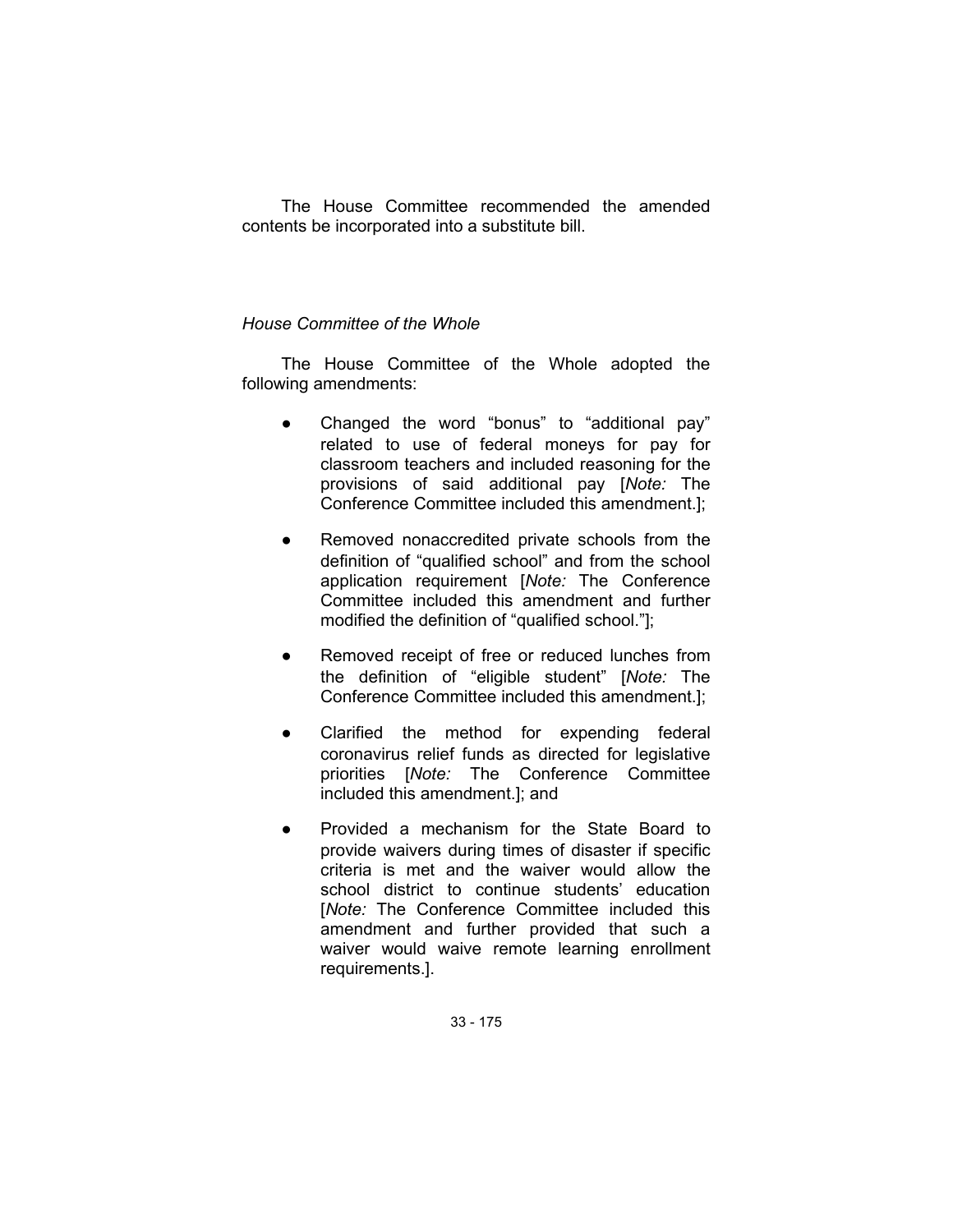### *HB 2067 (Student Academic Achievement)*

The bill was introduced by the House Committee on K-12 Education Budget.

[*Note:* HB 2067 is identical to 2020 SB 353, as recommended by the Senate Committee on Education.]

### *House Committee on K-12 Education Budget*

In the House Committee hearing, **proponent** testimony was provided by a representative of the Kansas Policy Institute, who stated the focus of schools should be on instruction so that all students attain statutory educational goals.

**Opponent** testimony was provided by a representative of the Kansas Association of School Boards, stating that student achievement is not solely about the allocation of resources and the bill does not consider that local needs differ.

No other testimony was provided.

## *HB 2068 (Tax Credit for Low Income Students Scholarship Program)*

The bill was introduced by the House Committee on K-12 Education Budget.

[*Note:* A companion bill, SB 61, has been introduced in the Senate. HB 2068 is identical to 2020 HB 2465, as amended by the House Committee on K-12 Education Budget.]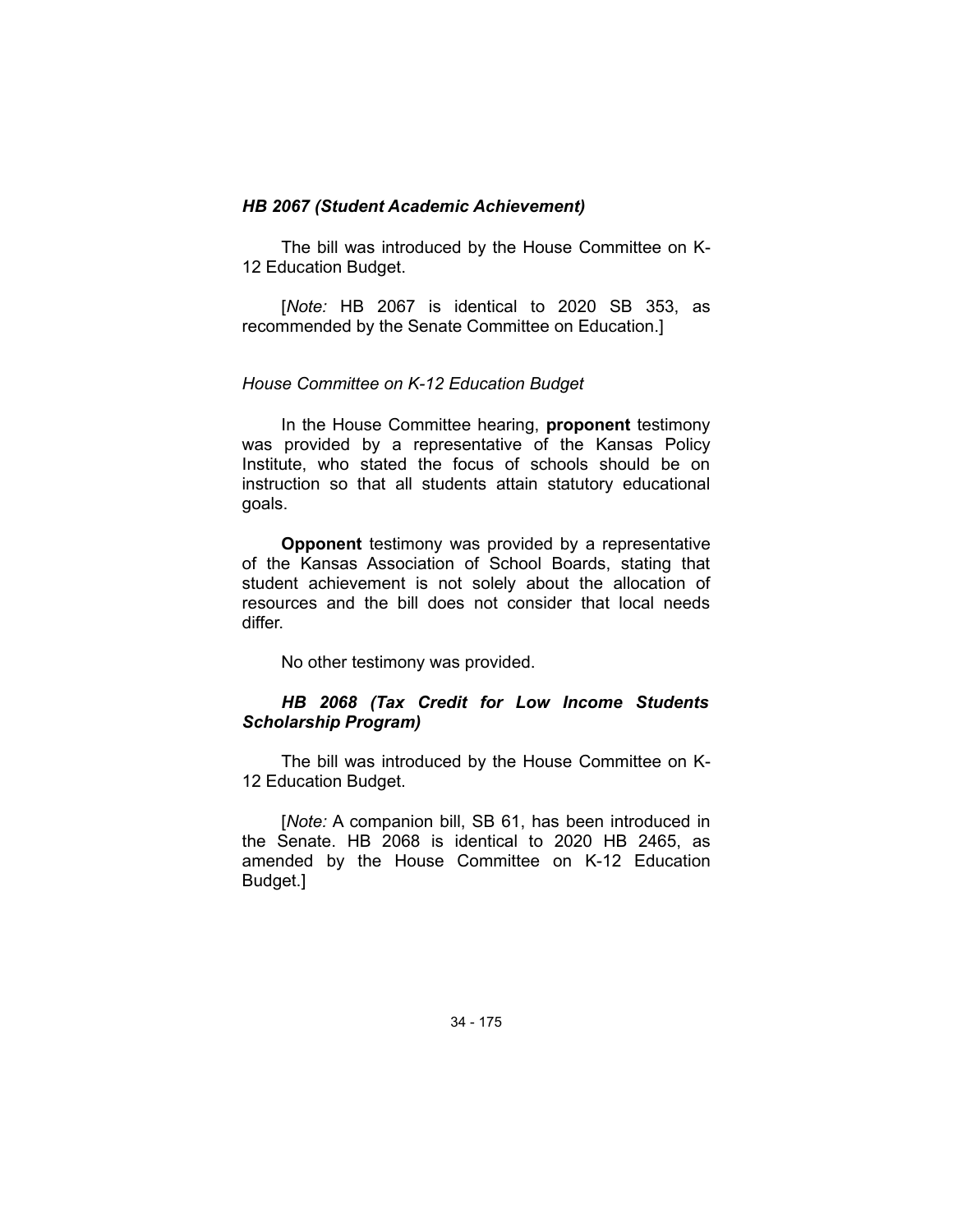### *House Committee on K-12 Education Budget*

In the House Committee hearing on January 26, 2021, **proponent** testimony was presented by representatives of ACE Scholarships SGO, Kansas LLC; Catholic Education Foundation; EdChoice; Frontier Peace Advisors; Holy Savior Catholic Academy in the Catholic Diocese of Wichita; and Support for Catholic Schools; and a private citizen. Writtenonly proponent testimony was provided by representatives of Americans for Prosperity; Catholic Diocese of Wichita; ExcelinEd in Action; Kansas Catholic Conference; Kansas Policy Institute; Holy Family Catholic School (Topeka); Sacred Heart Cathedral Catholic School (Dodge City); St. Anne Catholic School (Wichita); and St. Patrick Catholic School (Wichita); and two private citizens. The proponents generally stated the changes would open the Program to more students who may be struggling and better align the Program with similar programs in other states.

The **opponent** testimony was presented by representatives of Game On for Kansas Schools; Kansas Association of School Boards; Kansas Association of Special Education Administrators; Kansas PTA; Mainstream Coalition; Olathe Public Education Network; Pittsburg Community Schools; Shawnee Mission School District; and USA-Kansas and Kansas School Superintendents Association. Writtenonly opponent testimony was provided by representatives of Blue Valley Schools; Gardner Edgerton School District (USD 231); Goddard Public Schools (USD 265); Kansas Association of Special Education Administrators; Kansas City Kansas Public Schools; Kansas National Education Association; Olathe Public Schools (USD 233); Schools for Quality Education; Shawnee Mission School District; Spring Hill School District (USD 230); Stand Up Blue Valley; and the State Board; and a private citizen. The opponents generally stated the changes to the Program would draw funding away from public schools that must accept and educate every child, allow students to transfer from a better performing public school to a lower performing private school, and expand the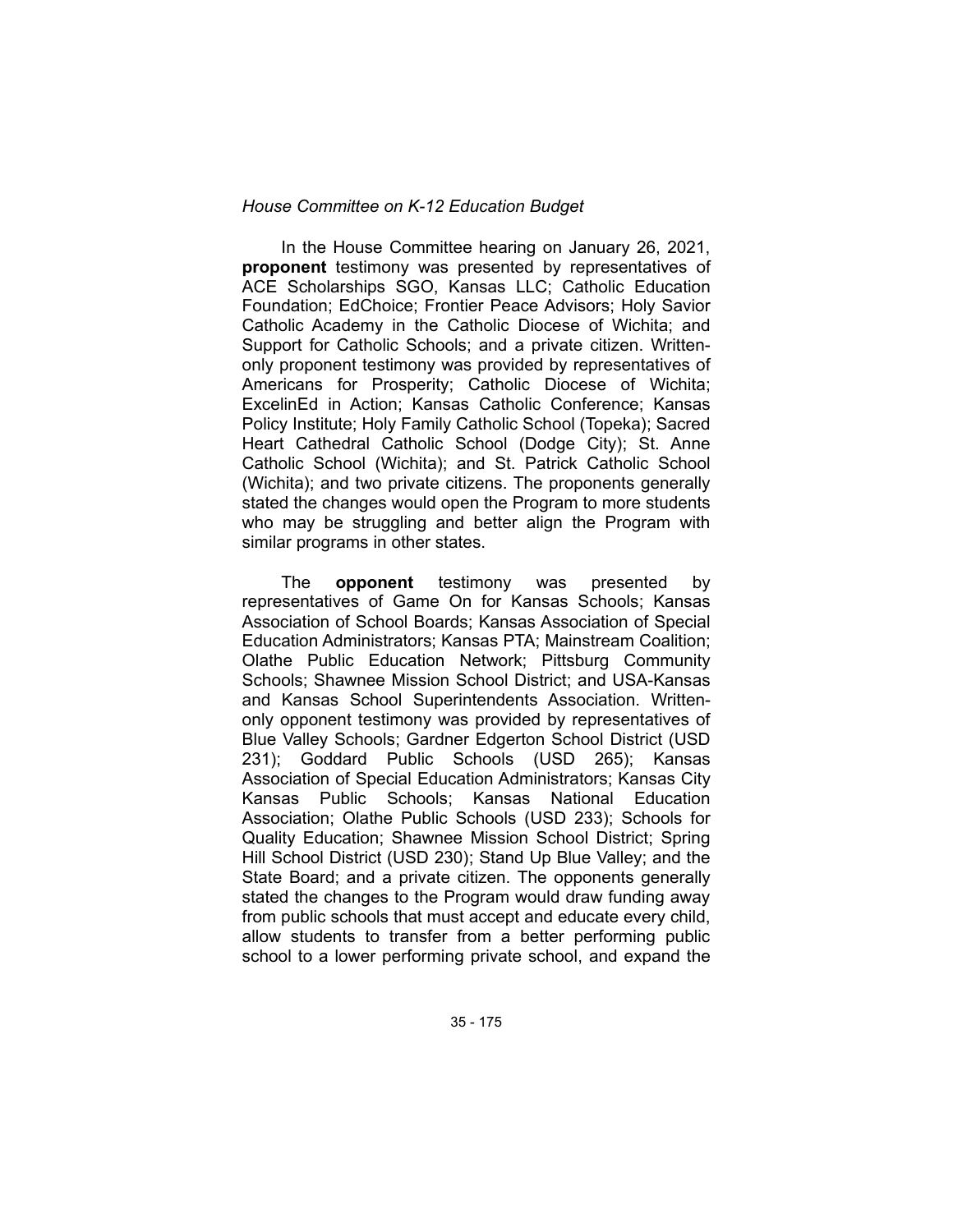Program beyond its usual intent to aid poorly performing, lowincome students.

No neutral testimony was provided.

## **Fiscal Information**

### *Substitute for HB 2119*

A fiscal note for Sub. for HB 2119 was not immediately available.

According to the fiscal note prepared by the Division of the Budget on HB 2119, as introduced, affected agencies estimate the following fiscal effects.

### *State Treasurer*

According to the Treasurer, the agency would need to establish a new division within the agency with start-up costs in FY 2022 totaling \$596,155, including 5.0 FTE positions. These costs include salaries and wages (\$187,375) and fringe benefits for six months, computer equipment and software licensing expenses (\$17,560), postage and printing (\$15,000), and the purchase and development of banking software for account management and a system of electronic funds transfer payments (\$400,000). The Treasurer indicates the scope of the Program would make it unfeasible to rely on in-house programming resources. The estimate for this pricing is based on similar software used by the Unclaimed Property Division of the Treasurer.

In addition, the Treasurer estimates each student account would have a monthly maintenance fee of approximately \$4 per account per month, with the cost possibly increasing or decreasing depending on the total number of transactions that would occur each month. As an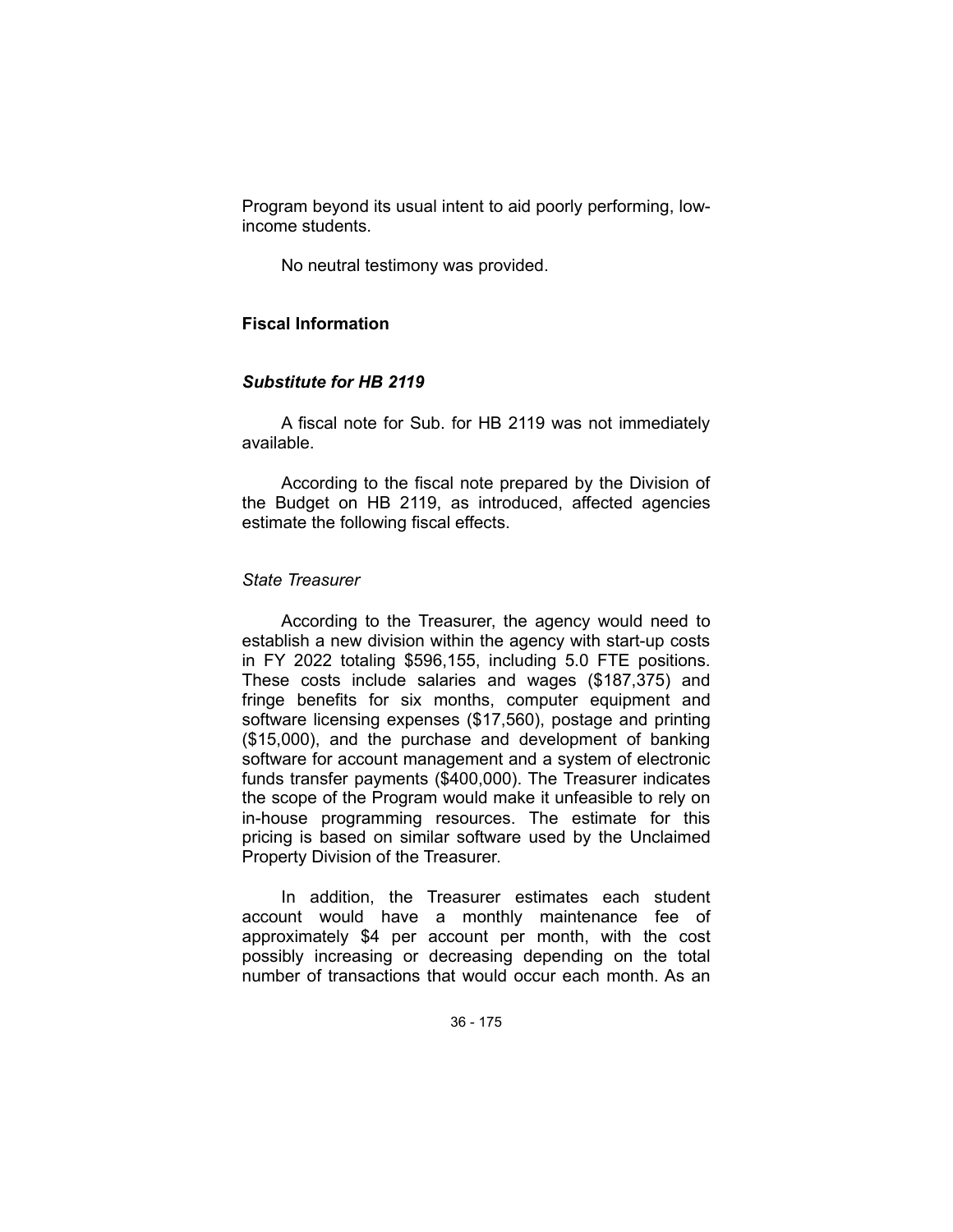example, the Treasurer states that if 200,000 accounts would be established, an estimated monthly cost of \$800,000 would be required, or \$9.6 million annually.

The Division of the Budget notes that the monthly account costs and all other administrative costs for the Treasurer would eventually be funded from the allowable administrative reimbursement mechanism of account transfers. Until the reimbursement mechanism can generate sufficient revenues, the Treasurer would need an appropriation from the SGF or another funding source for the Program's administrative expenditures.

According to the Treasurer, if the management of the accounts was outsourced with the State's contract bidding process, the management of these accounts would cost an estimated \$5 per account per month per year. The Treasurer indicates this estimate is based on information from financial institutions for the average fees for managing similar transactional records and could fluctuate depending on the total transactions per account per month. The agency assumed annual cost \$12.0 million for 200,000 accounts However, with this option, the Treasurer would still need to employ 4.0 FTE positions at the costs indicated above and would estimate similar operating expenses.

## *Kansas State Department of Education*

KSDE indicates the number of students that would participate in the Program cannot be estimated. However, the agency made certain assumptions to describe a potential fiscal effect with the enactment of the bill.

KSDE has identified four main costs in the bill that would affect the agency: participating current private school students; participating current public school students who would transfer to private schools (or who partially transfer to private schools); adjusted weightings for school districts; and additional administrative costs.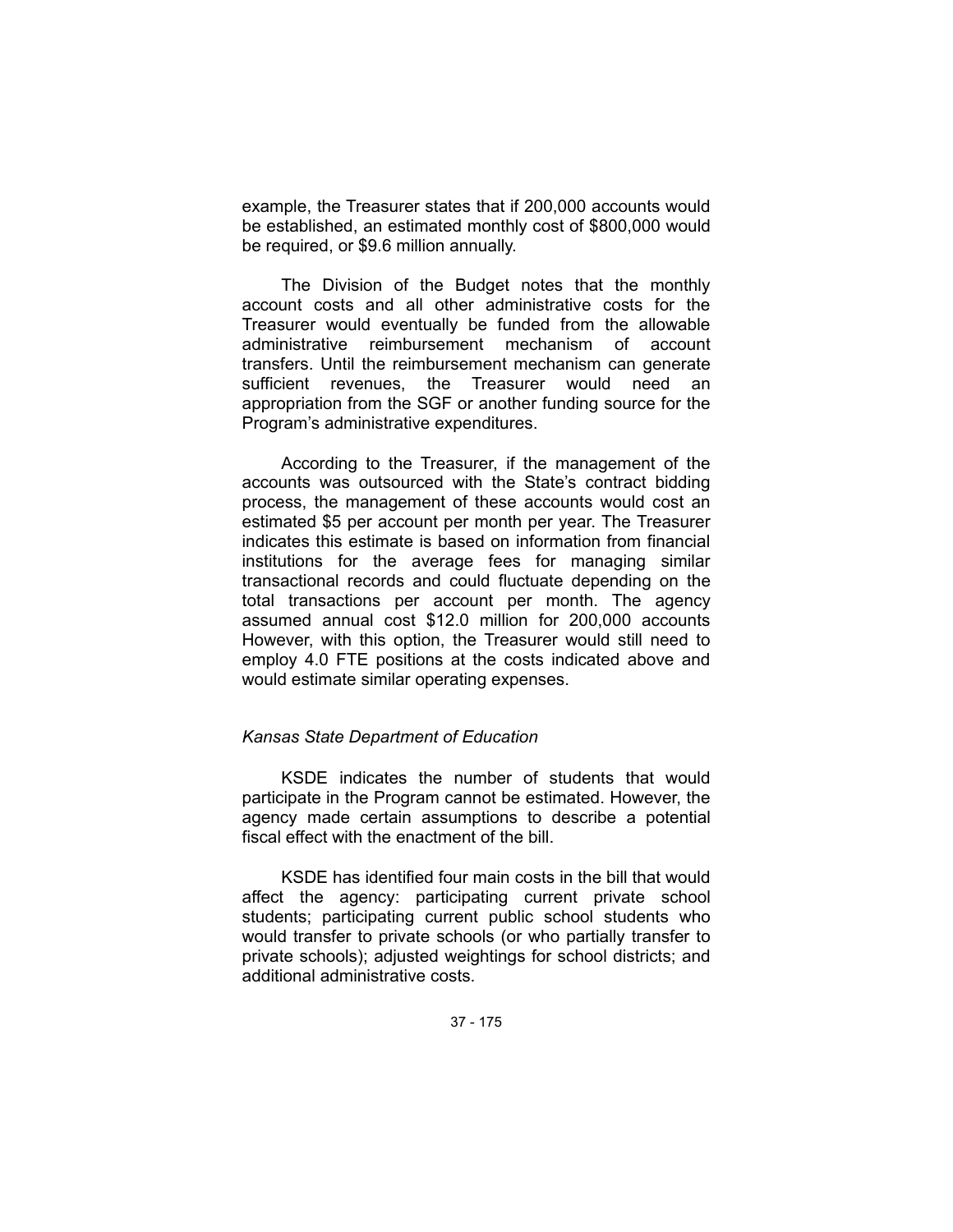For current private school students, there would be an additional cost to the State if these students participate in the Program. Assuming only those students who qualify for free or reduced-price meals are eligible, KSDE estimates approximately 20.0 percent of the 26,000 students in accredited private schools currently would qualify, or 5,200 students. KSDE does not have data for the number of students who would qualify in nonaccredited private schools. However, if KSDE would assume half of the number that would qualify in these schools relative to those in accredited private schools, a total of 2,600 students would qualify from nonaccredited private schools. This would equal a total of 7,800 eligible students from private schools. Using the BASE aid in the prior school year of \$4,569, a total of \$35,638,200 would be transferred from the SGF in FY 2022 to the accounts of current eligible private school students under this scenario.

For current public school students who would transfer to private schools, the current school finance formula provides that school district funding is based on the higher FTE student count from the prior year or second preceding year, whichever is greater. In the first year that an eligible student would choose to move into a private school with the Program, the state would pay the BASE aid to the original public school, as well as the student's account.

If KSDE assumes that 10.0 percent of the state's 476,000 public school students would participate in the Program, a total of \$217,474,400 would be transferred from the SGF to the students' accounts under this scenario in FY 2022. If 5.0 percent of the state's public school students would participate, a total of \$108,742,200 would be transferred to students' accounts in FY 2022.

These amounts assume these students would transfer full-time to private schools. If the students attend only parttime as allowed by the bill, it would reduce these estimated amounts.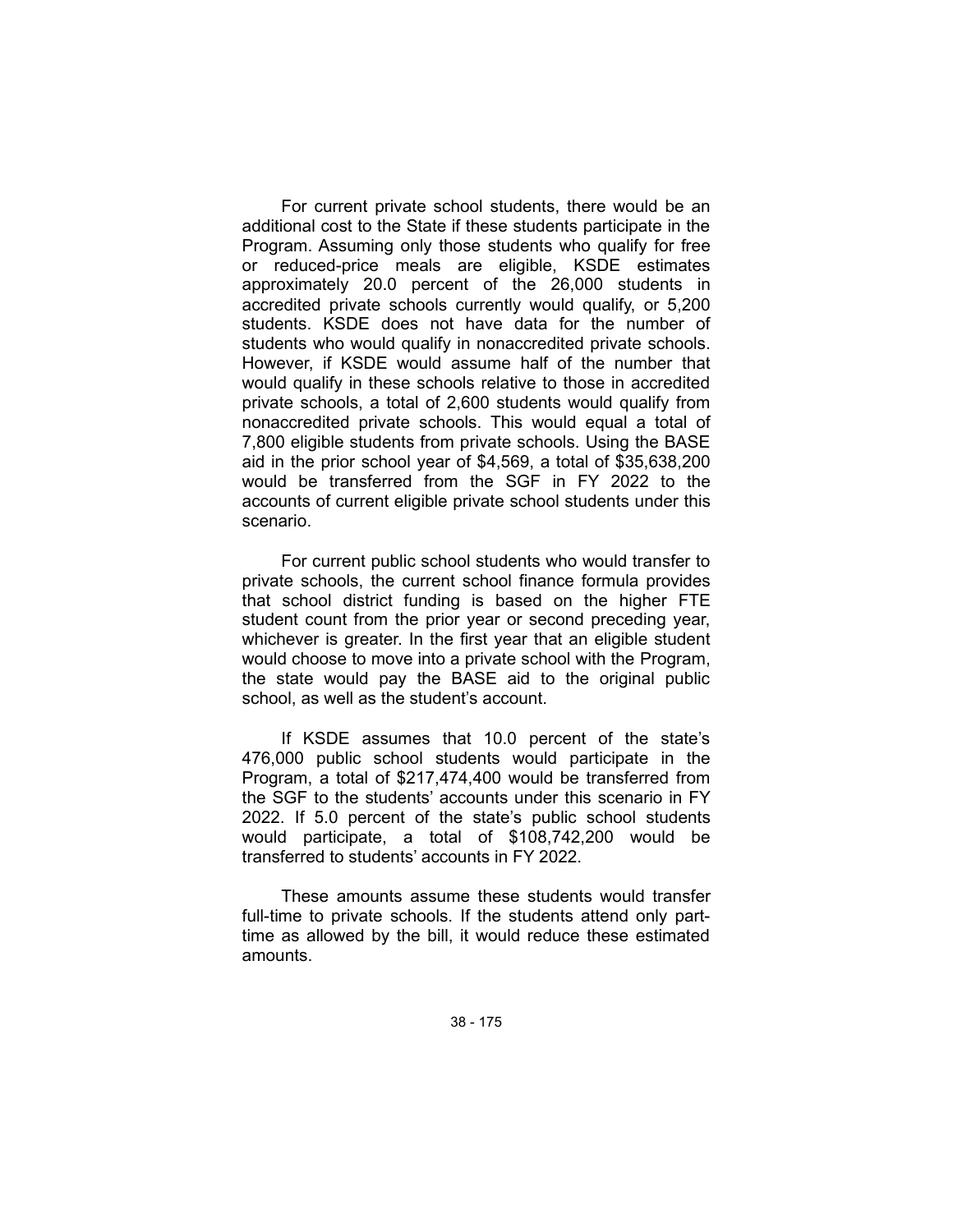For the adjusted weightings provision, KSDE notes the amount that would be transferred to the public schools would also depend on the number of students that would participate in the Program. KSDE reports that for FY 2020, the total eligible weightings that would be calculated in the bill for the adjusted weighting provision totaled 156,876 FTE students, which is an average of 0.318 FTE per student.

Using these formula weightings and assuming 10.0 percent of the 476,000 total public school students would participate in the Program, the total amount that would be transferred from the SGF to the State Foundation Aid account for additional state aid to school districts in FY 2022 is \$69,160,039. If the participation rate would be 5.0 percent, a total of \$34,580,020 would be transferred from the SGF to the State Foundation Aid account for additional state aid to school districts in FY 2022.

The Division of the Budget notes that additional students would qualify for the Program in addition to these scenarios presented by KSDE.

In addition, KSDE would require \$60,000 from the SGF for 1.0 FTE accountant position to complete the required calculations, to coordinate with the Treasurer, to provide technical assistance to school districts and private schools, and to complete the required reports.

## *Kansas Department of Revenue*

The Department of Revenue states the implementation of the Program would affect SGF income tax collections, as the contributions to the student accounts would be considered income and the bill would allow the parent of the eligible student to deduct the amounts credited from their federal adjusted gross income. The Department of Revenue notes that because the number of students that would participate in the Program cannot be determined, the fiscal effect of the bill on tax collections cannot be estimated.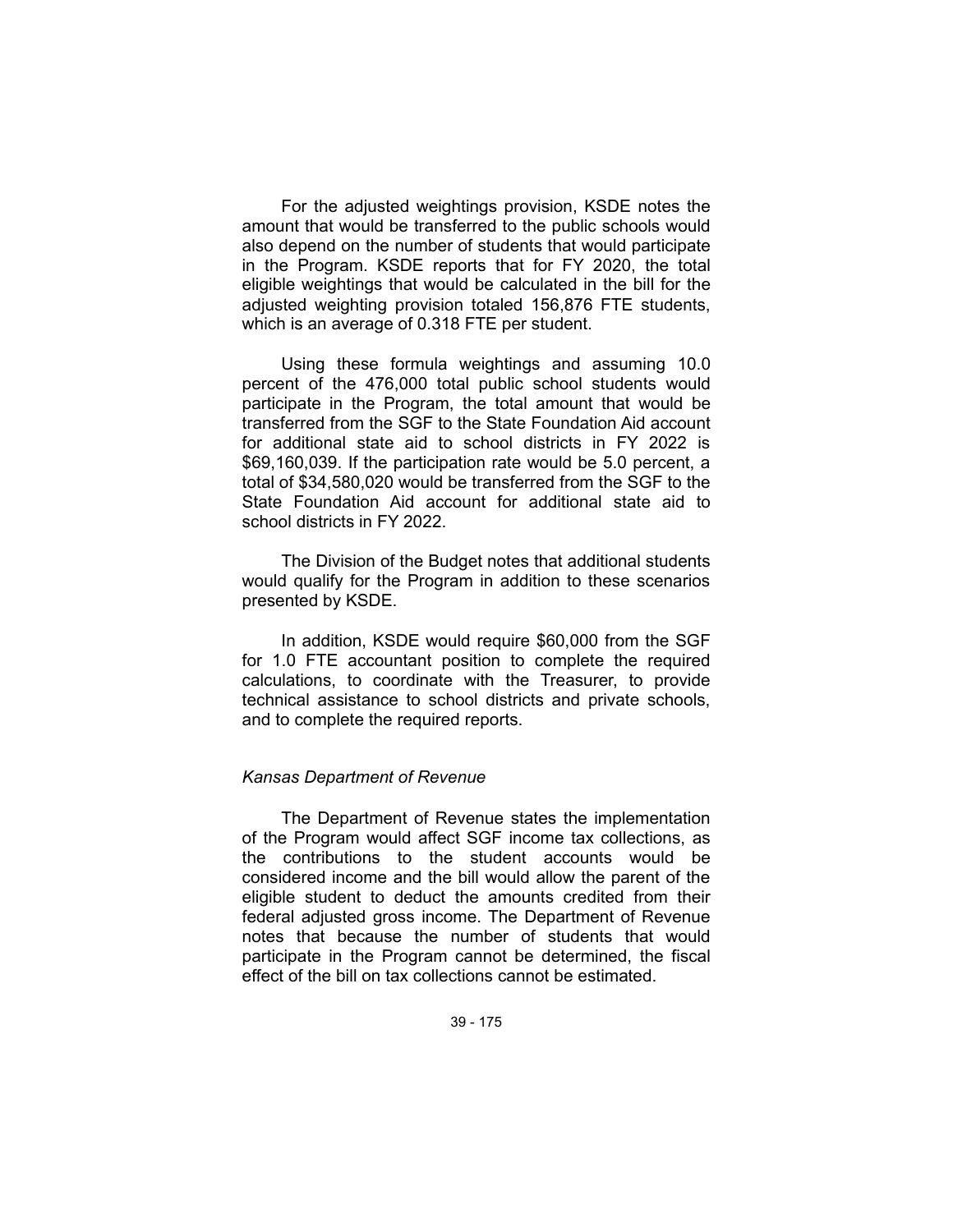The Division of the Budget notes that although the bill creates additional federally reported income for parents of Program participants, the bill creates a corresponding reduction of the income tax liability for state tax purposes.

The enactment of the bill would not reduce SGF receipts as included in *The FY 2022 Governor's Budget Report*.

### *Kansas Department of Administration*

The Department of Administration states that the State's accounting system and related procedures are not currently designed to implement the Program with individual student accounts within the State Treasury. The Department of Administration indicates it is likely that additional staff and expenditures would be required to implement the Program; however, an estimate cannot be made. The Department of Administration notes that if the Treasurer would track the individual student accounts with a vendor, there would be no additional costs for implementation.

Any fiscal effect associated with enactment of the bill is not reflected in *The FY 2022 Governor's Budget Report*.

## *HB 2067*

According to the fiscal note prepared by the Division of the Budget on HB 2067, enactment of the bill would have no fiscal effect, as the bill requires a school district to allocate funding within its available resources.

## *HB 2068*

According to the fiscal note prepared by the Division of the Budget on HB 2068, the Department of Revenue cannot estimate the additional number of contributions to scholarship-granting organizations resulting from enactment